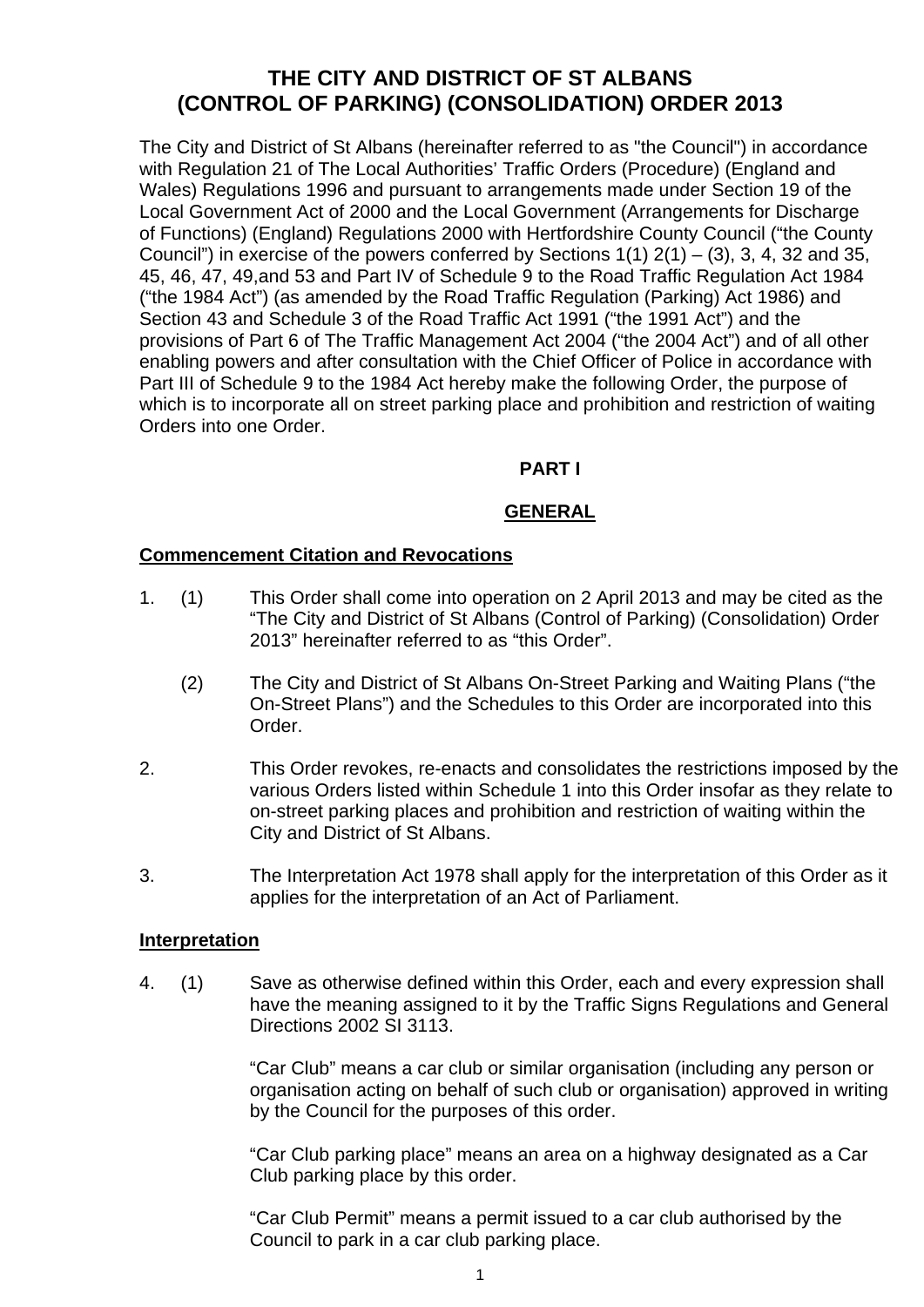"Car Club Vehicle" means a vehicle of the type approved by the Council and provided by a Car Club or by the Council for the use of persons who have paid any relevant membership or other Car Club fee and by means of a real-time or advance booking system may have use of the vehicle for a specified period and which displays the relevant identification issued and/or approved by the Council.

 "Civil Enforcement Officer" has same meaning as in Section 76(5) of the Act of 2004;

 "Coach" is defined as a passenger vehicle constructed or adapted for the carriage of passengers and their effects.

 "Council" means the St. Albans City and District Council and includes any parking services contractors or authorised agent appointed by and acting on behalf of the Council for the purposes of any function under the provisions of this Order.

 "Controlled Parking Zone" (CPZ) or "Parking Zone" (PZ), means either - an area - in which, except where parking places have been provided, every road has been marked with road markings and into which each entrance for vehicular traffic has been indicated by signs; or an area - in which signs have been placed on each side of every road; and into which each entrance for vehicular traffic has been indicated by the signs;

 "Designated market day" means any day of the week designated for the holding of a market day by the City and District of St Albans Council in accordance with the 1553 Charter of Incorporation;

 "Designated Officer" means an officer nominated by the St. Albans City and District Council to carry out Council functions associated with the provisions of this Order;

 "Disabled Persons Badge" and "Parking Disc" have the same meaning as in the Local Authorities Traffic Orders (Exemption for Disabled Persons) (England) Regulations 2000;

 "Driver" means the person driving or having control or charge of the vehicle at any given time and in particular in relation to a vehicle waiting in a Parking Place the person driving at the time it was left in that Parking Place;

 "Excursion or tour" has the same meaning as that contained in section 137 Transport Act 1985;

"General Prohibition" means the prohibition as set out in Article 5 of this Order;

 "Goods carrying vehicle" means a vehicle which is constructed or adapted for use for the carriage of goods or burden of any description, or a trailer so constructed or adapted;

 "Heavy commercial vehicle" means any Goods Vehicle the gross laden weight of which exceeds 5 tonnes;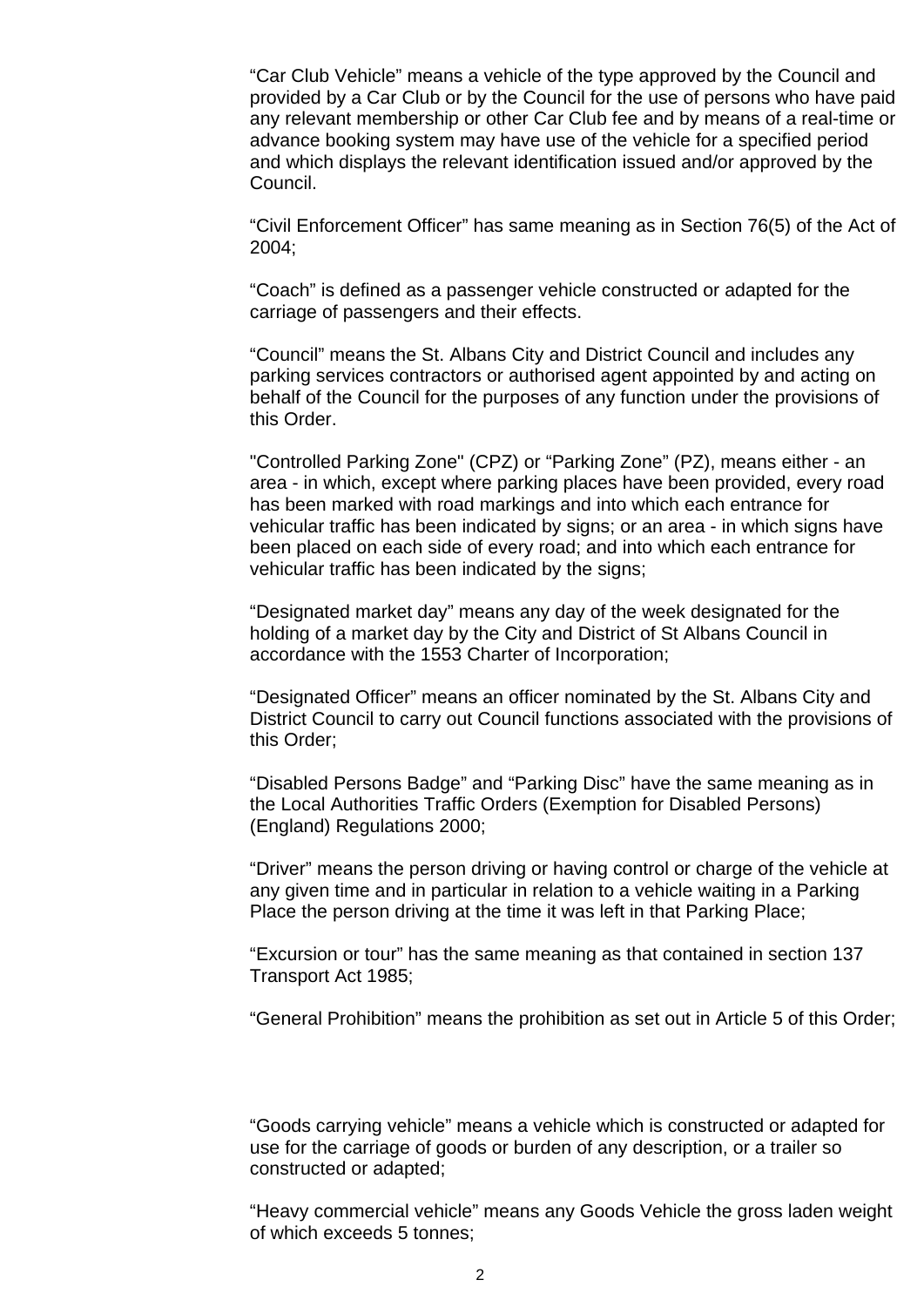"Key" means the Key attached to the On-Street Plans to be read in conjunction with the On-Street Plans;

 "Motor vehicle" has the same meaning as in Section 136 (1) of the Road Traffic Regulation Act 1984;

 "No Return" means no return to a Parking Place within the same named road within a specified period;

 "On-Street Plans" means the The City and District of St Albans On Street Parking and Waiting Plans including the Key and the Schedules, which are incorporated in to this Order pursuant to Article 1(2) hereof;

 "Owner" has the meaning assigned to it by s.82 (2) and (3) of the Road Traffic Act 1991;

 "Parking Bay" means an area contained within a Parking Place delineated by white markings to indicate the position in which a Vehicle may be parked;

 "Parking Permit" means a Resident's Permit, Business Permit, Doctor/Health Visitor Visitors Parking Voucher, Visitors Annual Permit, Special Permit and Exemption Permit.

 "Parking Place" means any place where Vehicles, or Vehicles of any class, may wait as set out in s.32(4) (b) of the 1984 Act and as shown in the Key and On- Street Plans;

 "Passenger vehicle" means a motor vehicle constructed solely for the carriage of passengers and their effects and adapted to carry not more than sixteen passengers exclusive of the Driver, and not drawing a trailer;

 "Pay and display machine" means an apparatus authorised by the St. Albans City and District Council of a type and design used to indicate whether the parking charge has been paid and the period for which it has been paid;

 "Penalty Charge" shall have the meaning as a charge set by the Council in accordance with The Civil Enforcement of Parking Contraventions (Guidelines on Levels of Charges) (England) Order 2007 and the provisions of Part 6 and Schedule 9 the Traffic Management Act 2004;

 "Public Service Vehicle" has the same meaning as assigned to it by s.1 of the Public Passenger Vehicles Act 1981;

 "Relevant Position" has the same meaning as in Regulation 4 of The Local Authorities Traffic Orders (Exemption for Disabled Persons) (England) Regulations 2000;

 "Road" means any length of highway or of any other road to which the public has access, and includes bridges over which a road passes as set out in s.142(1) of the 1984 Act;

"Taxi" means- in England and Wales, a vehicle licensed under-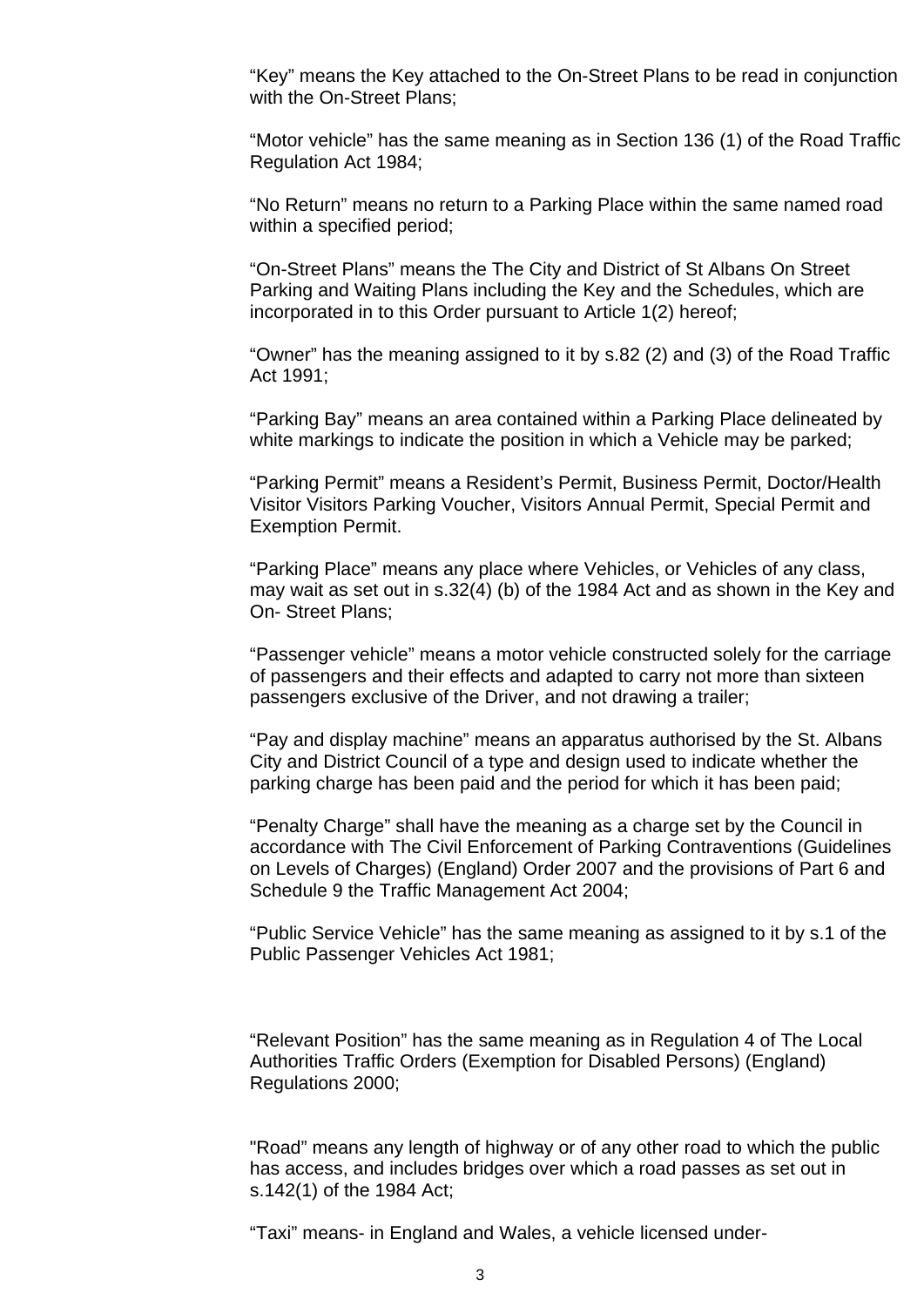Section 37 of The Town Police Clauses Act 1847(a) or; Section 6 of The Metropolitan Public Carriage Act 1869(b); or; Under any similar enactment;

 "Traffic Sign" means a device or object as prescribed or authorised under, or having effect as though prescribed or authorised under section 64 of the Act of 1984;

 "Universal Service Provider" and "Universal Postal Service" have the same meanings as that assigned to them in Section 4(3) of the Postal Services Act 2000;

 "Vehicle" has the same meaning as that assigned to "motor vehicle" in s.136(1)] of the 1984 Act;

 (2) Any reference in this Order to any enactment shall be construed as a reference to that enactment as amended by any subsequent enactment.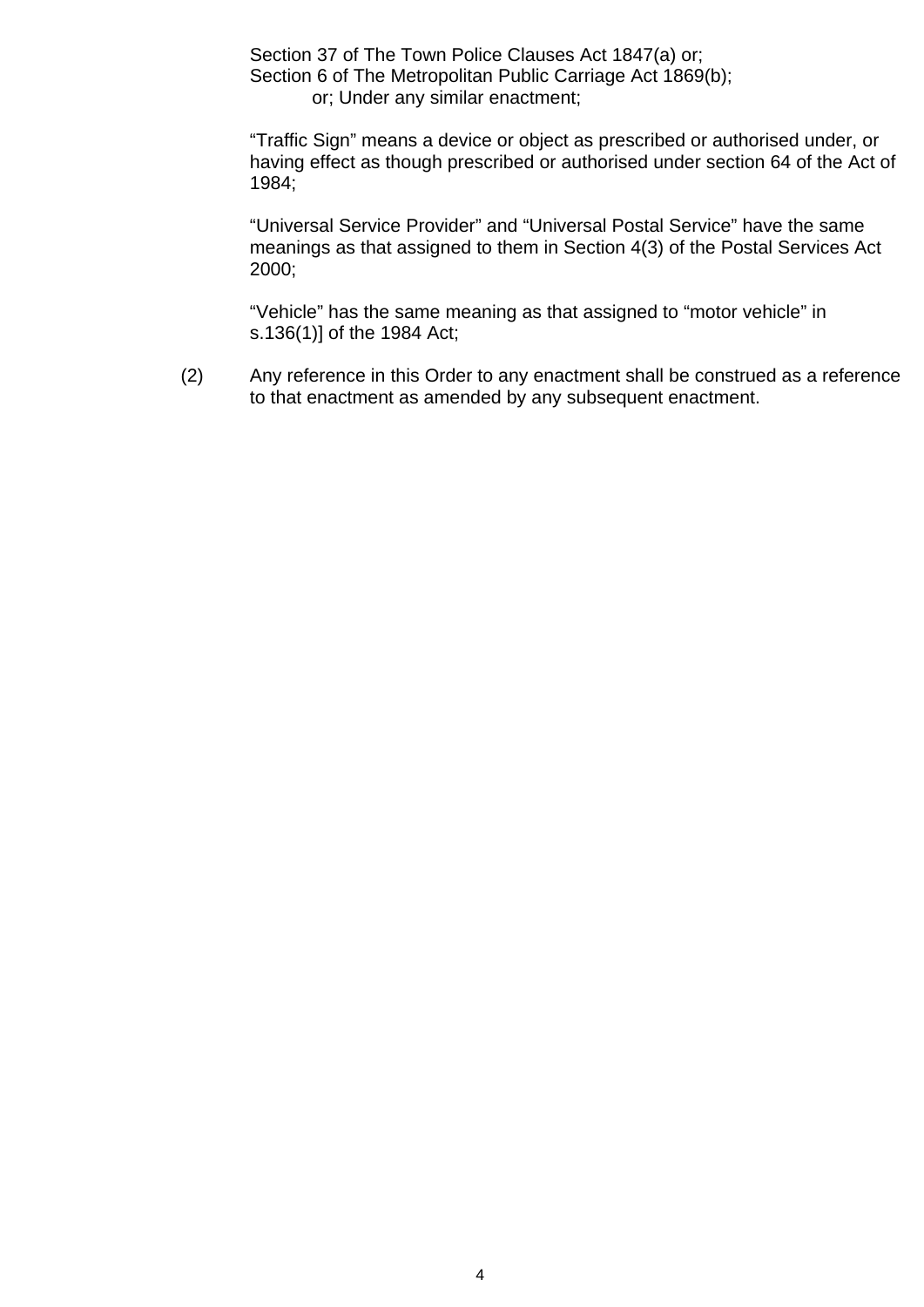## **PART II**

## **PROVISIONS APPLYING BOTH TO PARKING PLACES AND TO PROHIBITIONS AND RESTRICTIONS ON WAITING**

#### **General Prohibition on Stopping or Waiting of Vehicles**

5. Save as provided in Article 7 of this Order no person shall cause or permit any Vehicle to stop or wait on areas of Road or sides of the Road as shown on the On-Street Plans where stopping or waiting is not allowed as identified and defined in the Key to the On- Street Plans.

#### **Contravention of the General Prohibition**

6. Where a person contravenes any provision of this Order, and the vehicle does not fall into any one of the exemptions contained within Article 7 of this Order, the owner of the vehicle in question shall incur a penalty charge as set by the Council in accordance with The Civil Enforcement of Parking Contraventions (Guidelines on Levels of Charges) (England) Order 2007 and the provisions of Part 6 and Schedule 9 the Traffic Management Act 2004;

#### **Exemptions to the General Prohibition**

- 7. (1) The following Vehicles are exempt from the General Prohibition as set out in Article 5:-
	- (a) a Vehicle waiting for no longer than may be necessary and which is required for use in connection with any of the following namely:-
		- (i) the removal of any obstruction to traffic,
		- (ii) the laying, erection, alteration or repair in or near the Road, the side or length of the Road, of any sewer, main, pipe or apparatus for the supply of gas, water or electricity or of any telecommunications apparatus as defined in paragraph 1(1) of the Telecommunications Code contained in Schedule 2 to the Telecommunications Act 1984,
		- (iii) any building operation or demolition work provided that the Vehicle cannot conveniently be used in any other Road;
	- (b) to enable a Vehicle (which for the purposes of this sub-clause shall be deemed not to include a Motor Car) in the service of the Council or any other local authority if it cannot conveniently be used for such purpose in any other Road, which is necessarily required for use in connection with:-
		- (i) highway works, highways and parking enforcement, waste collection or street cleansing activities;
		- (ii) the maintenance, improvement or reconstruction on the areas of Road or sides of Road;
	- (c) a Vehicle which is:
		- (i) required by law to stop; or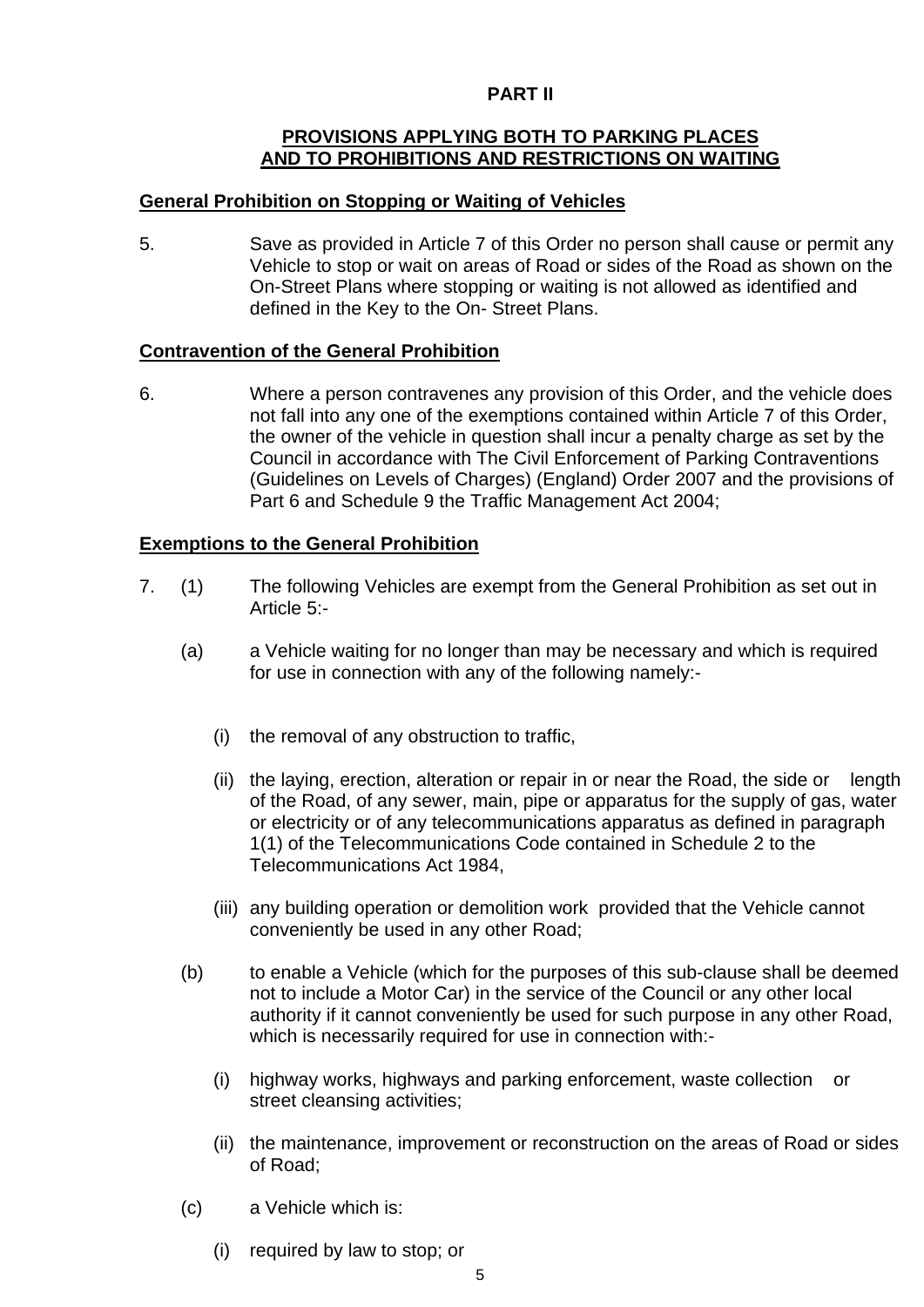- (ii) obliged to stop so as to prevent an accident; or
- (iii) prevented from proceeding by circumstances outside his control; or
- (iv) caused or permitted to stop or wait upon the direction or with the permission of a police officer in uniform.
- (d) a Public Service Vehicle whilst waiting at an authorised stopping place;
- (e) a marked vehicle whilst being used by a Universal Service Provider in the course of the provision of a Universal Postal Service which is stationary only for so long as may be reasonably necessary for the delivery/collection of postal packets;
- (f) a Vehicle being used for fire brigade, ambulance or police purposes;
- (g) a Vehicle on which is displayed in the Relevant Position a valid Disabled Persons Badge in the circumstances prescribed in regulations 7, 8 or 9 of the Local Authorities' Traffic Orders (Exemptions for Disabled Persons) (England) Regulations 2000 SI 683, but subject to the limitations set out in Article 7(1) and Article 7(2) of this Order;
- (h) a Vehicle that is waiting only for so long as to enable goods to be loaded on or unloaded from the Vehicle save on the areas of Road or sides of the Road where loading or unloading are specifically regulated as identified and defined and for the periods stipulated in the Key to the On-Street Plans;
- (i) to enable the Vehicle to be used in connection with a valid street trading consent issued by the Council pursuant to Schedule 4 Local Government (Miscellaneous Provisions) Act 1982;
- (2) If and insofar as a Vehicle referred to in Article  $7(1)(q)$  above is parked in the circumstances described in Regulation 8(4) of the Local Authorities' Traffic Orders (Exemptions for Disabled Persons) (England) Regulations 2000 there is also displayed on the Vehicle in the Relevant Position a Parking Disc in accordance with the said Regulation 8(4).

## **Designation of parking places**

8. Each area on a highway comprising the length of carriageway of a street specified within the Schedules contained within the Orders consolidated by this Order and shown on the On-Street Plans which unless otherwise so specified, is bounded on one side of that length by the edge of the carriageway and having a width throughout of up to 1.8 metres, as long as no obstruction of access is caused to any properties along the carriageway, is hereby designated as a parking place.

## **Parts of Parking Places in which vehicles may not be left**

9. (1) No person shall cause or permit any vehicle to wait in an area designated as a parking place during the permitted hours unless authorised by the subsequent provisions of this Order or by the direction or with the permission of a Designated Officer or Civil Enforcement Officer.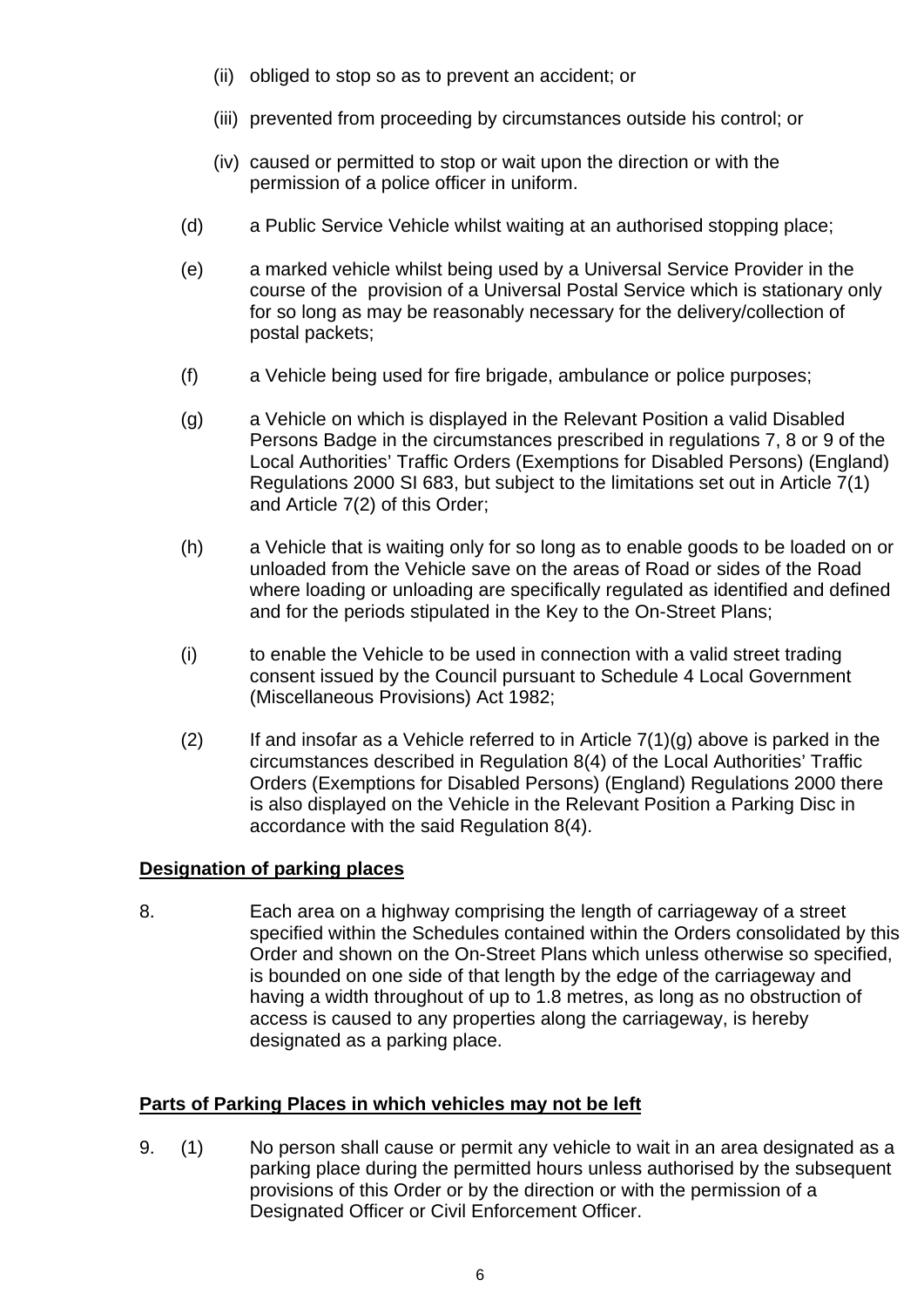(2) Where a person contravenes the provisions set out in Article 10(1) of this Order, the Owner of the Vehicle in question shall incur a penalty charge as set by the Council in accordance with The Civil Enforcement of Parking Contraventions (Guidelines on Levels of Charges) (England) Order 2007 and the provisions of Part 6 and Schedule 9 the Traffic Management Act 2004.

## **Vehicles for which parking places are designated**

- 10. (1) Subject to the provisions of this Order, parking places may be used for the leaving during the permitted hours of vehicles of the following class, that is to say, passenger vehicles (the overall height of which does not exceed 2.3 metres and the overall length of which does not exceed 5.25 metres), goods carrying vehicles (the overall height of which does not exceed 2.3 metres and the overall length of which does not exceed 5.25 metres) and disabled persons vehicles (on which must be displayed the relevant badge and disc).
	- (2) Parking places referred to in the Schedules within the Orders consolidated by this Order and shown on the On-Street Plans, may be used for the leaving during the permitted hours of such vehicles of the class specified in paragraph (1) above -
		- (a) as displays in the relevant position a valid pay and display permit holders' permit issued in respect of that vehicle; or
		- (b) as displays in the relevant position a valid "Disabled Persons Badge" and "Parking Disc" as in the Local Authorities Traffic Orders (Exemption for Disabled Persons) (England) Regulations 2000;
		- (c) as displays in the relevant position a valid pay and display ticket issued in respect of that vehicle.

## **Alteration of position of a vehicle in a parking place**

11. Where any vehicle is standing in a parking place in contravention of the provisions of Article 16 a Civil Enforcement Officer may cause to be altered the position of the vehicle in order that its position shall comply with those provisions.

## **Movement of a vehicle in a parking place in an emergency**

12. Civil Enforcement Officer or Police Officer in uniform may move or cause to be moved, in case of emergency, to any place they think fit, any vehicle left in a parking place, or prohibited waiting area.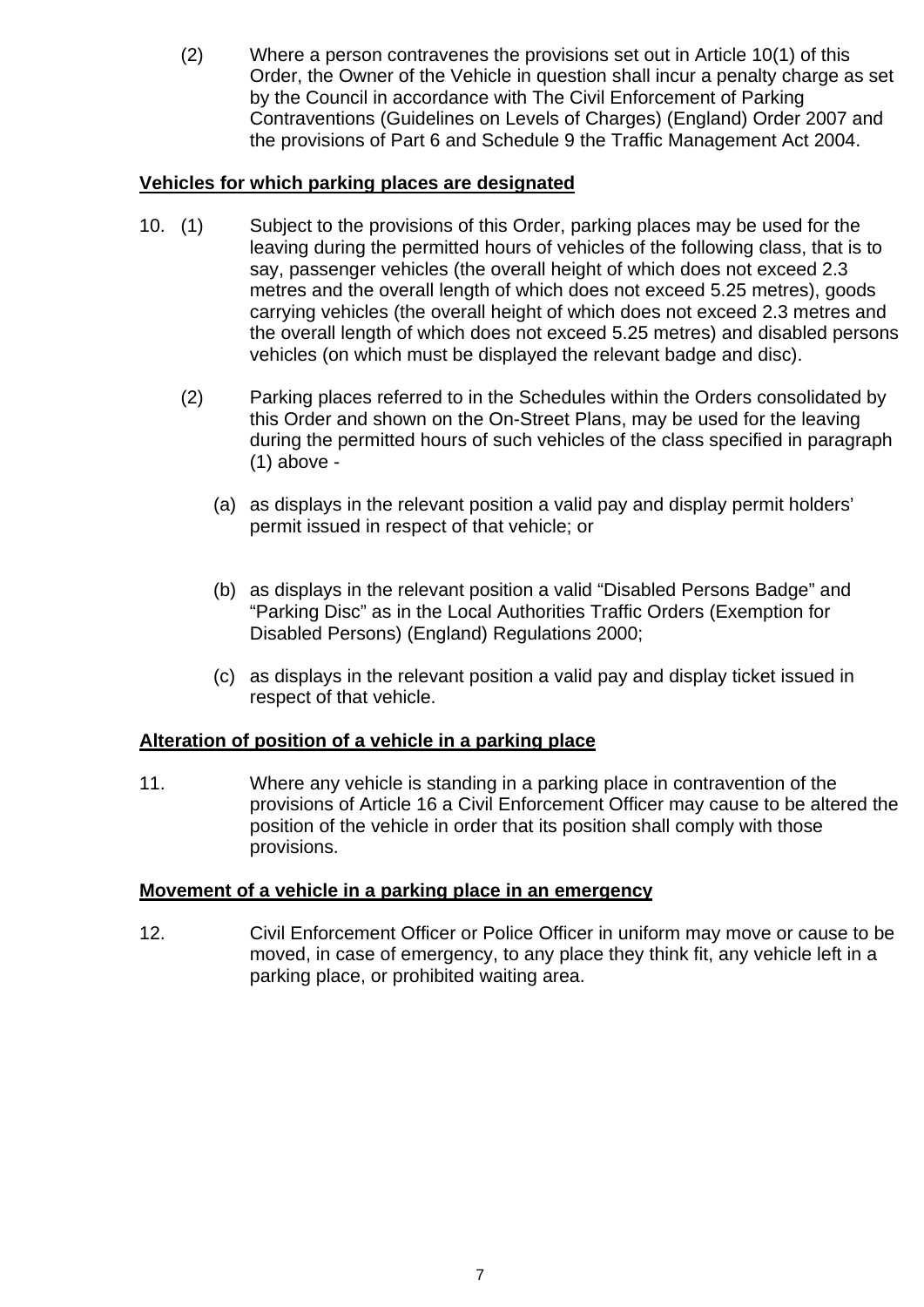## **PART III - SUPPLEMENTARY PROVISIONS**

## **Section 1 - General**

#### **Power to suspend the use of a parking place**

- 13. (1) Any person duly authorised in writing by the Council may suspend the use of a parking place or any part thereof whenever they consider such suspension reasonably necessary:
	- (a) for the purpose of facilitating the movement of traffic or promoting its safety;
	- (b) for the purpose of any building operation, demolition or excavation adjacent to the parking place, the maintenance, improvement or reconstruction of the highway or the cleansing of gullies in or adjacent to the parking place, the laying, erection, alteration or repair in or adjacent to the parking place of any sewer or of any main, pipe, or apparatus for the supply of gas, water or electricity or of any telecommunication system or the placing, maintenance or removal of any traffic sign;
	- (c) for the convenience of occupiers of premises adjacent to the parking place on any occasion of the removal of furniture to or from one office or dwelling-house adjacent to the parking place from or to a depository, another office or dwelling-house;
	- (d) on any occasion on which it is likely by reason of some special attraction that any street will be thronged or obstructed; or
	- (e) for the convenience of occupiers of premises adjacent to the parking place at times of weddings or funerals, or on other special occasions.

## **Restriction on the use of a parking place**

14. During the permitted hours no person shall use any parking place or any vehicle while it is in a parking place in connection with the sale or offering or exposing for sale of any goods to any person in or near the parking place or in connection with the selling or offering for sale of their skill in handicraft or their services in any other capacity:

> Provided that nothing in this Article shall prevent the sale of goods from a vehicle;

- (a) if the vehicle is a passenger vehicle, a goods carrying vehicle, a motor-cycle or an invalid carriage and the goods are immediately delivered at or taken into premises adjacent to the vehicle from which the sale is effected; or
- (b) if the vehicle is one to which the provisions of Article 15(1)(h) apply.

## **General Exemptions to the Use of a Parking Place**

15. (1) Notwithstanding the foregoing provisions of this Order any vehicle may wait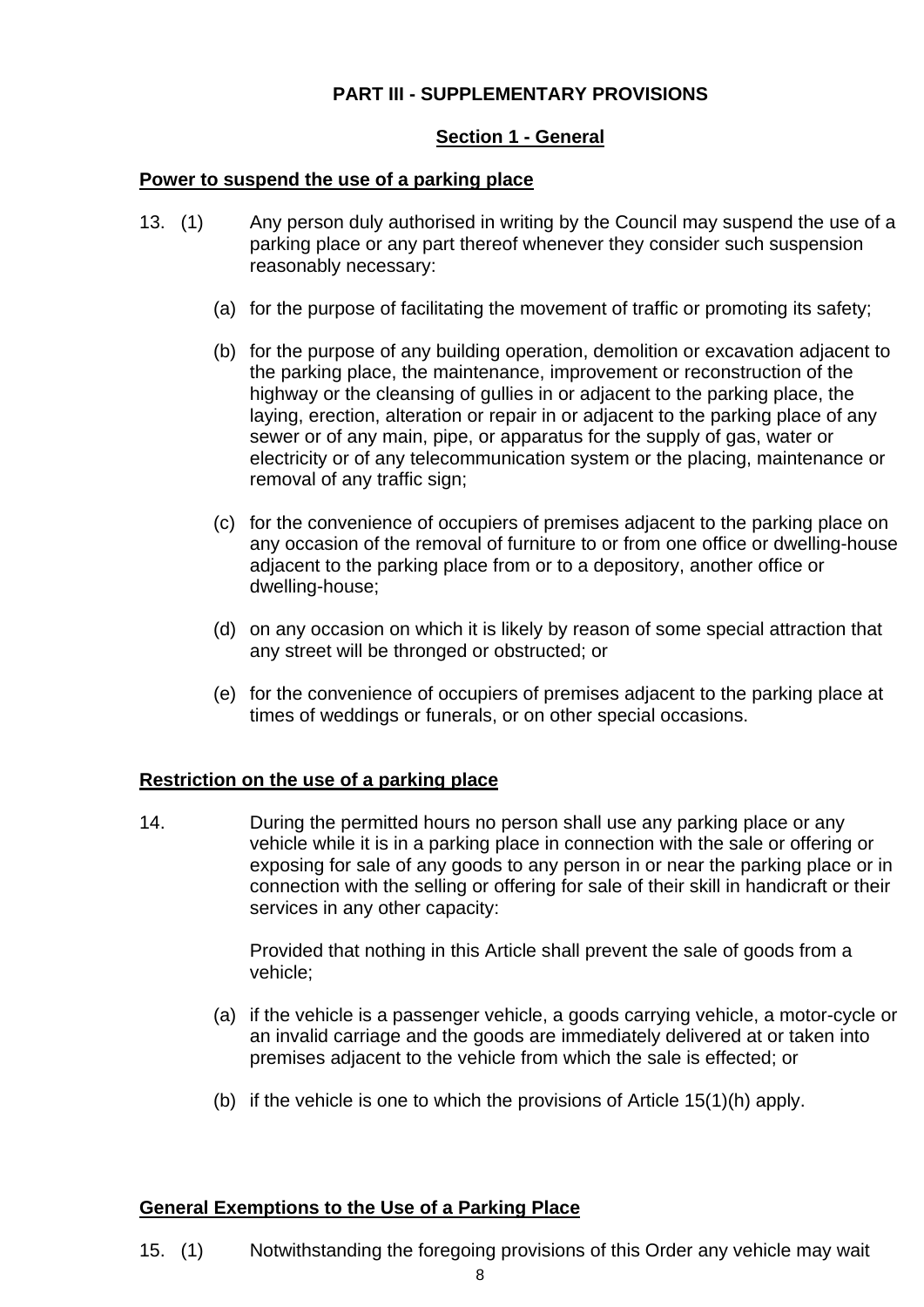during the permitted hours in any part of a parking place if the use of that part has not been suspended and if:

- (a) the vehicle is waiting for so long as may be necessary for the purpose of enabling any person to board or alight from the vehicle or load thereon or unload there from their personal luggage;
- (b) the vehicle is waiting owing to the driver being prevented from proceeding by circumstances beyond their control or to such waiting being necessary in order to avoid an accident;
- (c) the vehicle is being used for fire brigade, ambulance or police purposes or, not being a passenger vehicle, is being used in the service of a local authority in pursuance of statutory powers or duties provided that in all the circumstances it is reasonably necessary in the exercise of such powers or in the performance of such duties for the vehicle to wait in the place in which it is waiting;
- (d) the vehicle is waiting for so long as may be necessary to enable it to be used in connection with the removal of any obstruction to traffic;
- (e) the vehicle is waiting -
- (i) while postal packets addressed to premises within the Controlled Parking Zone in which the vehicle is waiting are being unloaded from the vehicle or, having been unloaded wherefrom, are being delivered; or
- (ii) while postal packets are being collected for the loading on the vehicle from premises or posting boxes within the Controlled Parking Zone in which the vehicle is waiting or, having been so collected, are being unloaded thereon;
- (f) the vehicle not being a passenger vehicle is waiting only for as long as may be reasonably necessary to enable it to be used for the purpose specified in Article 13(1)(b);
- (g) the vehicle is in actual use in connection with the removal of furniture to or from one office to a dwelling-house adjacent to the parking place from or to a depository, another office or dwelling-house;
- (h) in any other case the vehicle is waiting for the purpose of delivering or collecting goods or loading or unloading the vehicle at premises adjacent to the parking place in which the vehicle is waiting and the vehicle does not wait for a period exceeding twenty minutes or for such longer period as a Designated Officer or a Civil Enforcement Officer may approve.
- (2) No charge specified in the provisions of this Order shall be payable in respect of any vehicle waiting in a parking place in accordance with the foregoing provisions of this Article.
- (3) Except as provided by this Order, the driver or person in charge of a vehicle shall not cause or permit a vehicle to wait in a parking place during the permitted hours.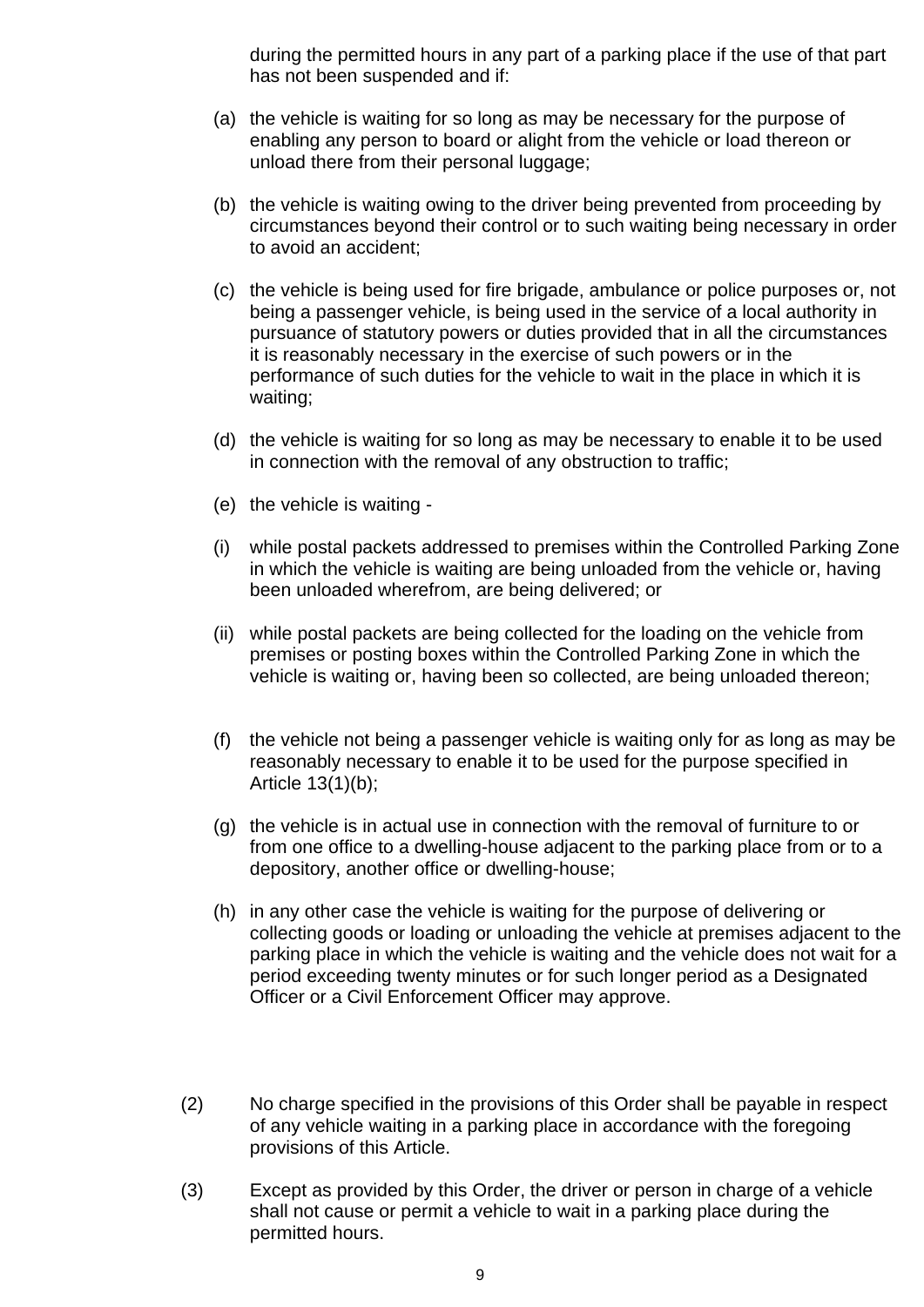## **Manner of waiting in a parking place**

- 16. (1) No person shall cause or permit a vehicle to wait in a parking place by virtue of the provisions of paragraph  $(1)(e)$ ,  $(f)$ ,  $(g)$ , or  $(h)$  of Article 15 otherwise than:
	- (a) so that the longitudinal axis of the vehicle is parallel to the edge of the carriageway nearest to the vehicle and the distance between the said edge and the nearest wheels of the vehicle is not more than that specified in the Order consolidated by this Order;
	- (b) so that no part of the vehicle obstructs any vehicular means of ingress to or egress from premises adjacent to the side of the road on which the vehicle is waiting.
	- (2) For the purposes of the last preceding sub-paragraph, the expression "premises" shall not include any premises to or from which any furniture is being removed by virtue of the provisions of paragraph (1) (g) of preceding Article 16 or to or from which goods are being delivered or collected by virtue of the provision of paragraph (1)(h) of Article 15.

## **Placing of traffic signs**

- 17. The Council shall:
	- (a) place and maintain traffic signs indicating the limits of each parking place;
	- (b) place and maintain in or in the vicinity of each parking place traffic signs of a design approved by the Secretary of State for the Department for Transport indicating that the parking place may be used during the permitted hours for the leaving only of the vehicles specified in Article 10; and
	- (c) carry out such other work as it reasonably required for the purposes of the satisfactory operation of a parking place.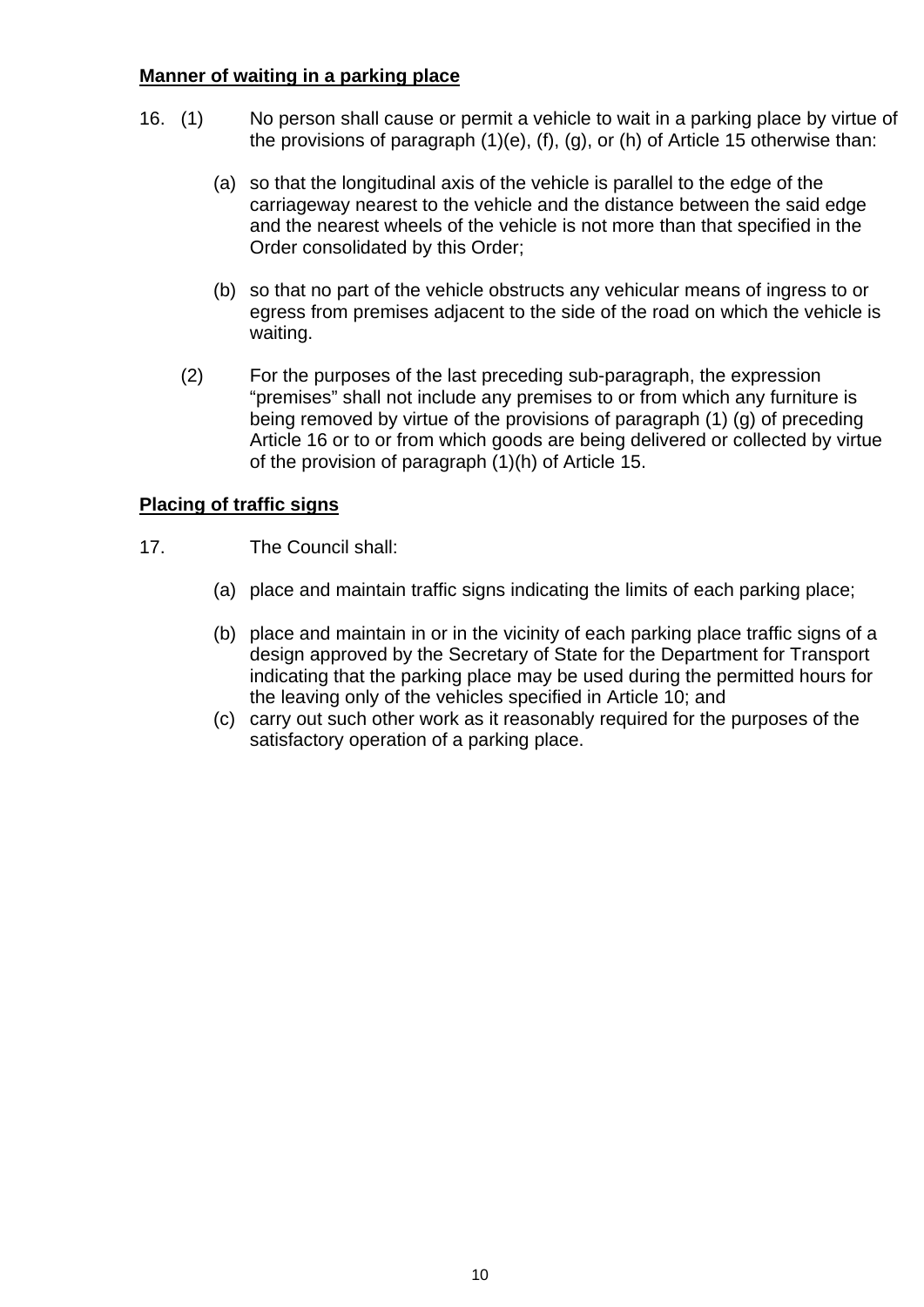## **Residents' Permits displayed on vehicles left in parking places**

18. At all times during which a vehicle, (other than a vehicle otherwise exempted by this Order) is left in a parking place during the permitted hours in accordance with the provisions of Articles 10(1), and 10(2) of this Order, the driver thereof shall cause to be displayed in the relevant position a valid residents' permit relating to the Controlled Parking Zone within which that vehicle is left issued in respect of that vehicle.

## **Application for and issue of residents' permits**

- 19. (1) Any resident who is eligible by virtue of the Schedules contained within the Orders consolidated by this Order or within Schedule 2 of this Order, who is the owner of a vehicle of the class specified in Article 10 (1) may apply to the Council for the issue of a residents' permit relating to the Controlled Parking Zone within which they reside in respect of that vehicle and any such application shall be made on a form issued by and obtainable from the Council and shall include the particulars and information the form requires be supplied.
	- (2) The Council may at any time require an applicant for a residents' permit or a residents' permit holder to produce to an officer of the Council or authorised agent such evidence in respect of an application for a residents' permit made to them as they may reasonably call to verify any particulars or information given to them or in respect of any residents' permit issued by them as they may reasonably call for to verify that the residents' permit is valid.
	- (3) Upon receipt of an application duly made under the foregoing provisions of this Article and upon receipt of the charge specified in paragraph (4) of this Article, the Council upon being satisfied that the applicant is a resident and is the owner of a vehicle of the class specified in paragraph (1) of this Article, shall issue to the applicant a residents' permit for the leaving during the permitted hours in a parking place of the vehicle to which such residents' permit relates by the owner of such vehicle or by any person using such vehicle with the consent of the owner other than a person to whom such vehicle has been let for hire or reward.
	- (4) The charge referred to in paragraph (3) of this Article shall be in accordance with the charges specified in the Schedules contained within the Orders consolidated by this Order and Schedule 3 of this Order and are subject to variation at the Council's discretion giving notice in accordance with Sect. 46a of the act of 1984.

## **Limit on the number of Residents' Permits to be issued to a Household**

20. The Council shall not issue a residents' permit during a period of one year to a resident in any household, defined as a Council Tax household, in respect of which 3 other residents' permits have been issued (two if the premises incorporates off-street parking) and remain valid during that period, subject to the provisions of Article 25.

## **Refund of charge paid in respect of a Residents' Permit**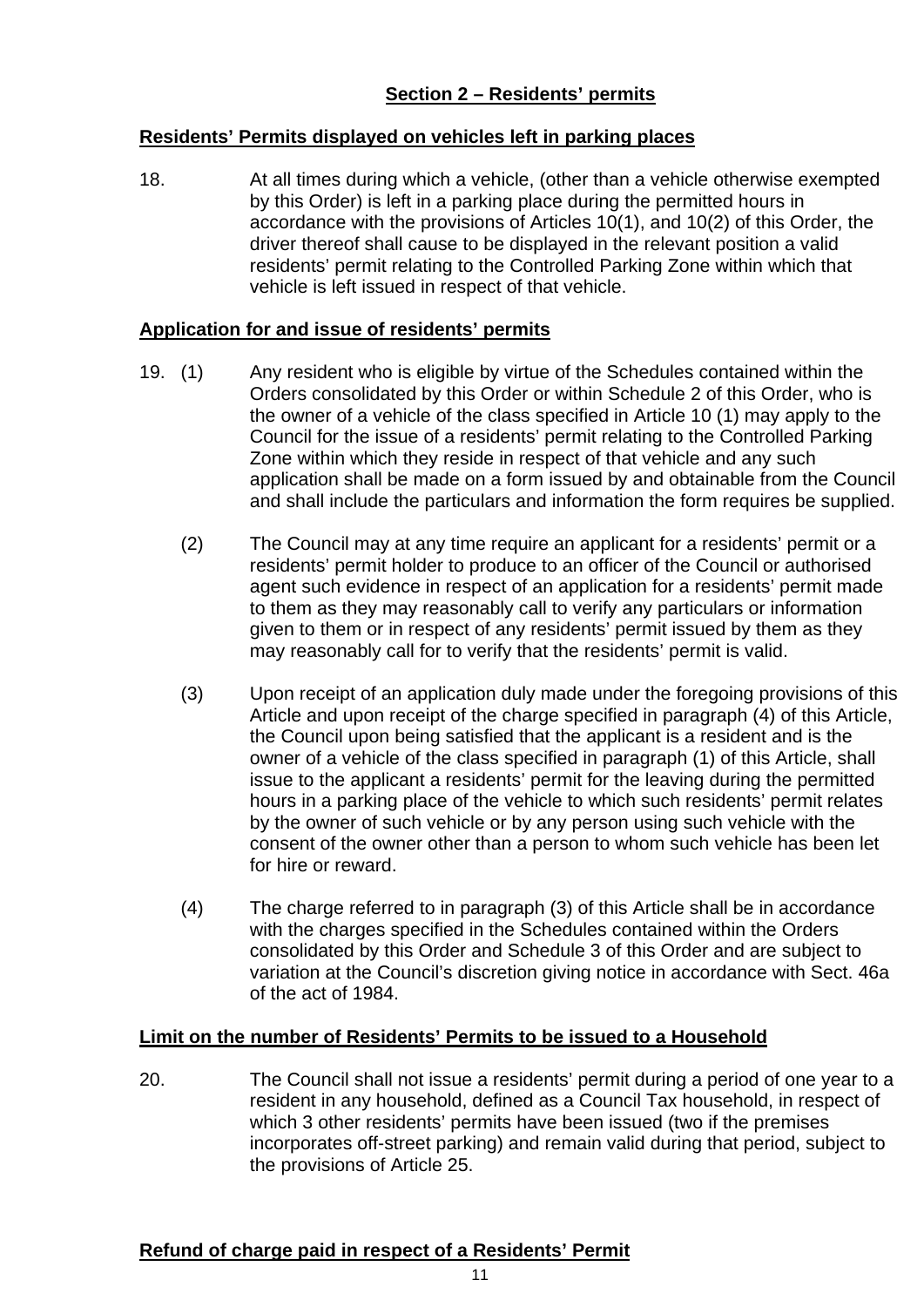21. A residents' permit holder who surrenders a residents' permit to the Council whether before or after it becomes valid will be entitled to a refund of half the monthly value of the first full 3 months remaining and the full pro rata refund thereafter. To receive this refund the permit must be returned and a refund form completed. An administration charge may be levied by the Council for this service.

## **Surrender, withdrawal and validity of Residents' Permits**

- 22. (1) A residents' permit holder may surrender a residents' permit to the Council at any time and shall surrender a residents' permit to the Council on the occurrence of any one of the events set out in paragraph (3) of this Article or in accordance with the provisions of paragraph (5) of this Article.
	- (2) The Council or its authorised agent may, by notice in writing served on the residents' permit holder or by sending the same by the recorded delivery service to the residents' permit holder at the address shown by that person on the application for the residents' permit or at any other address believed to be that person's place of abode, withdraw a residents' permit if it appears to the Council or authorised agent that any of the events set out in paragraph (3)(a), (b), or (d) of this Article has occurred and the residents' permit holder shall surrender the permit to the Council or authorised agent within 48 hours of the receipt of the aforementioned notice.
	- (3) The events referred to in the foregoing provisions of this Article are
		- (a) the residents' permit holder ceasing to be a resident within the Controlled Parking Zone in respect of which the residents' permit was issued;
		- (b) the residents' permit holder ceasing to be the owner of the vehicle in respect of which the residents' permit was issued;
		- (c) the withdrawal of such residents' permit by the Council under the provisions of paragraph (2) of this Article;
		- (d) the issue of a duplicate residents' permit by the Council under the provisions of Article 23;
		- (e) the vehicle in respect of which such residents' permit was issued being adapted or used in such a manner that it is not a vehicle of the class specified in Article 10(1);
		- (f) the residents' permit ceasing to be valid pursuant to the provisions of paragraph (4) of this Article.
	- (4) Without prejudice to the foregoing provisions of this Article and the provisions of the next following paragraph, a residents' permit shall cease to be valid at the expiration of the period specified thereon, or on the occurrence of any one of the events set out in paragraph (3)(a), (b), (c), (d) or (e) of this Article, whichever is the earlier.
	- (5) Where a residents' permit is issued to any person upon receipt of a cheque or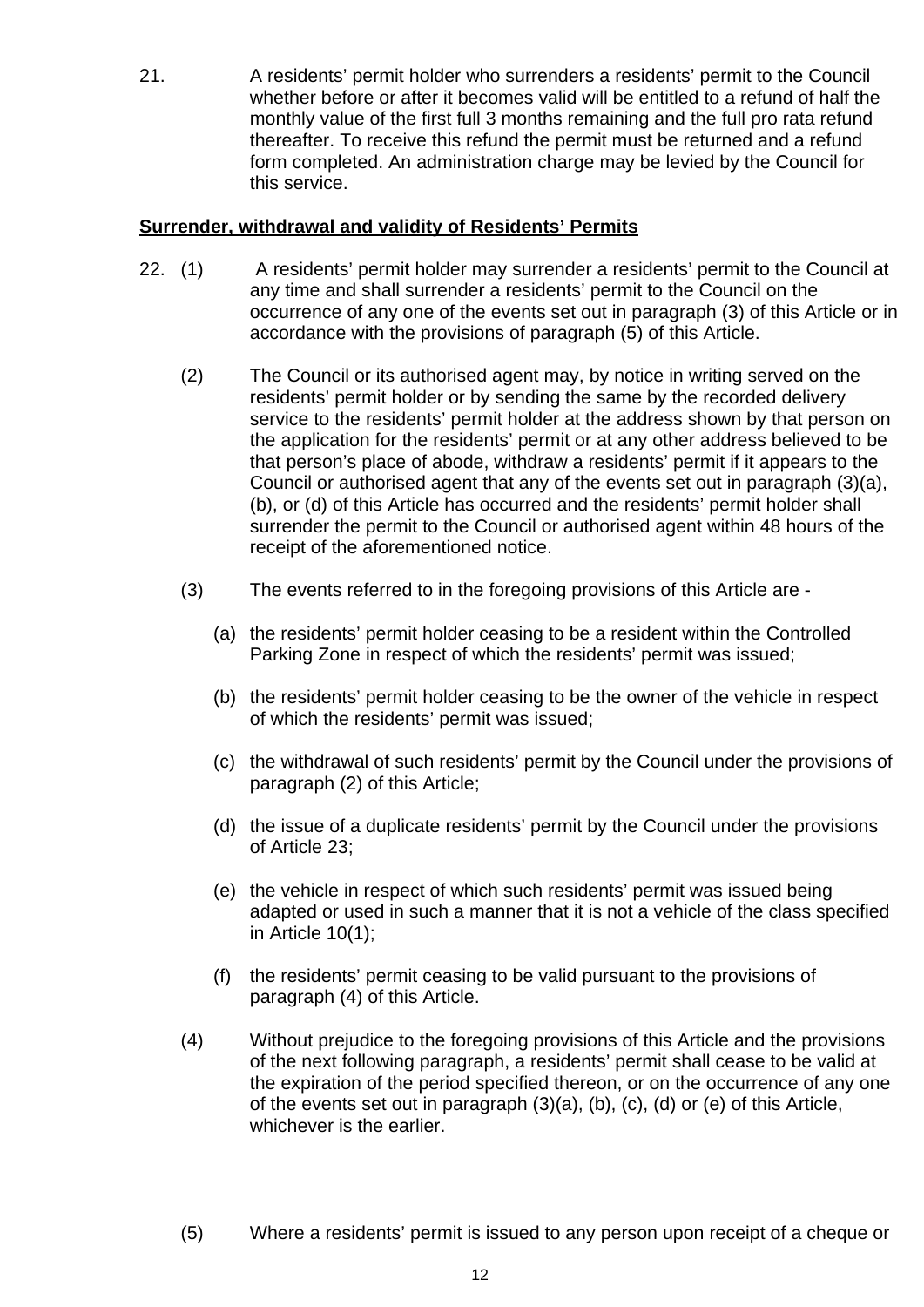credit card and the payment is subsequently dishonoured, the residents' permit shall cease to be of any effect and the Council shall by notice in writing served on the person to whom such residents' permit was issued or by sending the same by recorded delivery service to the residents' permit holder at an address shown by that person on the application for the residents' permit or at any other address believed to be that person's place of abode, require that person to surrender the residents' permit to the Council or within 48 hours of the receipt of the aforementioned notice.

## **Application for and issue of duplicate or replacement residents' permits**

- 23. (1) If a residents' permit is mutilated or accidentally defaced or the figures or particulars thereon have become illegible or the colour of the residents' permit has become altered by fading or otherwise, the residents' permit holder shall either surrender it to the Council and apply to the Council for the issue to them of a duplicate residents' permit and the Council, upon receipt of the residents' permit, shall issue a duplicate residents' permit, so marked. Upon such issue the residents' permit shall become invalid.
	- (2) If a residents' permit is lost or destroyed, the residents' permit holder may apply to the Council for the issue to them of a duplicate residents' permit and the Council, upon being satisfied as to such loss or destruction shall issue a duplicate residents' permit, so marked, and upon such issue the old residents' permit shall become invalid.
	- (3) If the vehicle to which a residents' permit applies changes within the validity of the residents' permit, the residents' permit holder may apply for a replacement residents' permit with the new vehicle registration. Upon issue of a replacement residents' permit, so marked, the old residents' permit shall become invalid.
	- (4) The provisions of this Order shall apply to a duplicate or replacement residents' permit and an application thereof as if it were a residents' permit or, as the case may be, an application thereof. Charges will not be levied for the first such duplicate or replacement residents' permit within the 12 month period of validity, but all subsequent applications for a duplicate or replacement residents' permit will incur the charge stated in Article 19(4). An administration charge may be levied by the Council for this service.

## **Restriction on the removal of residents' permits**

- 24. (1) Where a residents' permit has been displayed in accordance with the provisions of Article 18, no person, not being the driver of the vehicle shall remove the residents' permit unless authorised to do so by the driver of the vehicle.
	- (2) Provided that nothing herein shall apply to a Civil Enforcement Officer or Police Constable in uniform or a person removing the vehicle in pursuance of an arrangement made by the Police Constable by or under regulations in pursuance of powers contained in sections 99, 100, 101 and 102 of the Act of 1984.

**Form of residents' permits**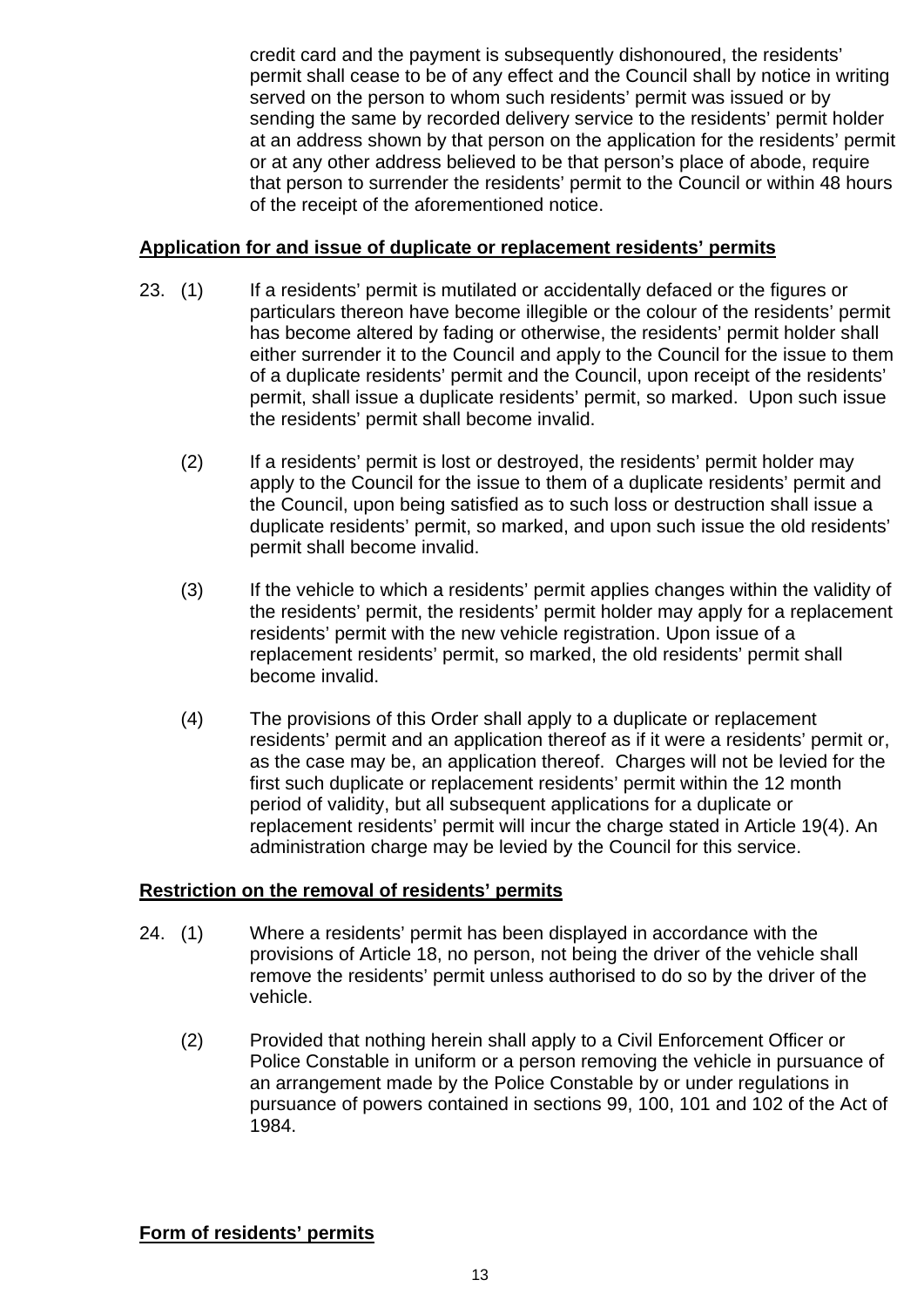- 25. A residents' permit shall be in writing and shall include the following particulars:
	- (a) the registration mark of the vehicle in respect of which the residents' permit has been issued unless at the discretion of the Council's Designated Officer the permit has been issued to be attached either to multiple vehicles, in which case multiple registration marks should be included, or to a resident without a particular vehicle registration mark;
	- (b) the period during which, subject to the provisions of Article 22, the residents' permit shall remain valid;
	- (c) an indication that the residents' permit has been issued by the Council; and
	- (d) an indication of the Controlled Parking Zone within which the use of the residents' permit is valid.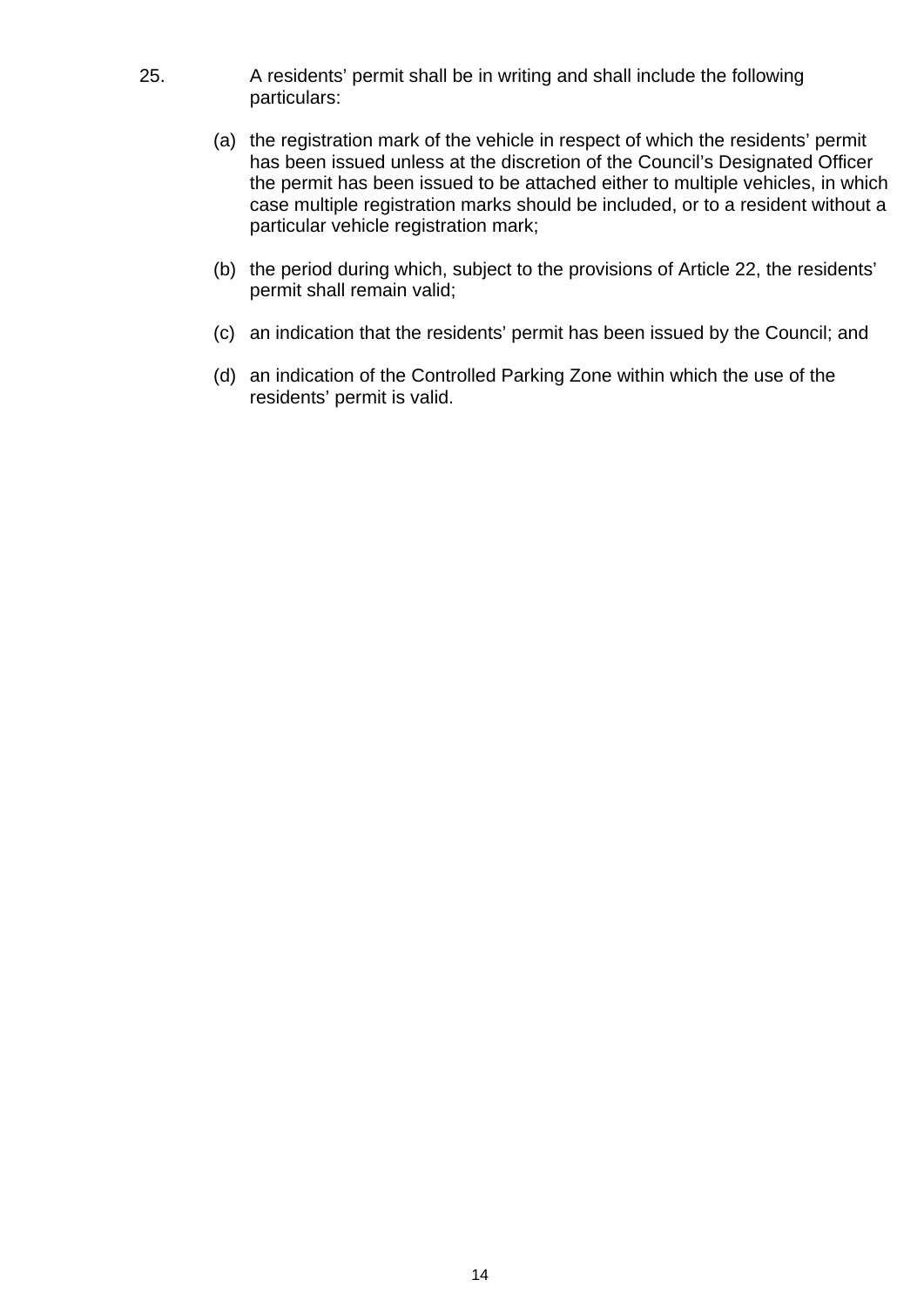## **Section 3 - Residents' Visitor's Permits**

## **Residents' Visitor's Permits to be displayed on vehicles left in parking places**

- 26. (1) At all times during which a vehicle (other than a vehicle otherwise exempted by this Order) is left in a parking place during the permitted hours in accordance with the provisions of Article 10(1), and 10(2) of this Order, the driver thereof shall cause to be displayed -
	- (a) in the case of a vehicle fitted with a front windscreen, a valid residents' visitor's permit so that the front face is directed outwards from immediately behind the window adjacent to the windscreen and nearest to the edge of the carriageway so that all the particulars referred to in paragraph (2) are readily visible from the front or near side of the vehicle;
	- (b) in the case of a vehicle not fitted with a front windscreen, a valid residents' visitor's permit so that the obverse face is directed outwards on the front or on the side nearest to the edge of the carriageway so that all the particulars referred to in paragraph (2) are readily visible from the front or near side of the vehicle.
	- (2) A valid residents' visitor's permit shall indicate on the front, in accordance with the instructions on the reverse face -
		- (a) the day, month, date, hour and minute the vehicle was first left in a parking place;
		- (b) an indication of the Controlled Parking Zone within which the residents' visitor's permit is valid;

## **Application for and issue of residents' visitor's permits**

- 27. (1) Any resident may apply to the Council for the issue of a residents' visitor's permit for a vehicle of the class referred to in Article 10(1) and any such application shall be made on a form issued by and obtainable from the Council and shall include particulars and information as the form requires to be supplied.
	- (2) The Council may at any time require an applicant for a residents' visitor's permit or a residents' visitor's permit holder to produce to an officer of the Council or authorised agent such evidence in respect of an application for a residents' visitor's permit made to them as they may reasonably call for to verify any particulars or information given to them or in respect of any residents' visitor's permit issued by them as they may reasonably call for to verify that the residents' visitor's permit is valid.
	- (3) Upon receipt of an application duly made under the foregoing provisions of this Article and upon receipt of the relevant charge specified in the Schedules contained within the Orders consolidated by this Order, the Council upon being satisfied that the applicant is a resident, shall issue to the applicant therewith a residents' visitor's permit, of a type specified in Article 32 below, for the leaving of a vehicle of the class specified in paragraph (1) above in a parking place during the permitted hours.

#### **Residents' Visitor's Permits**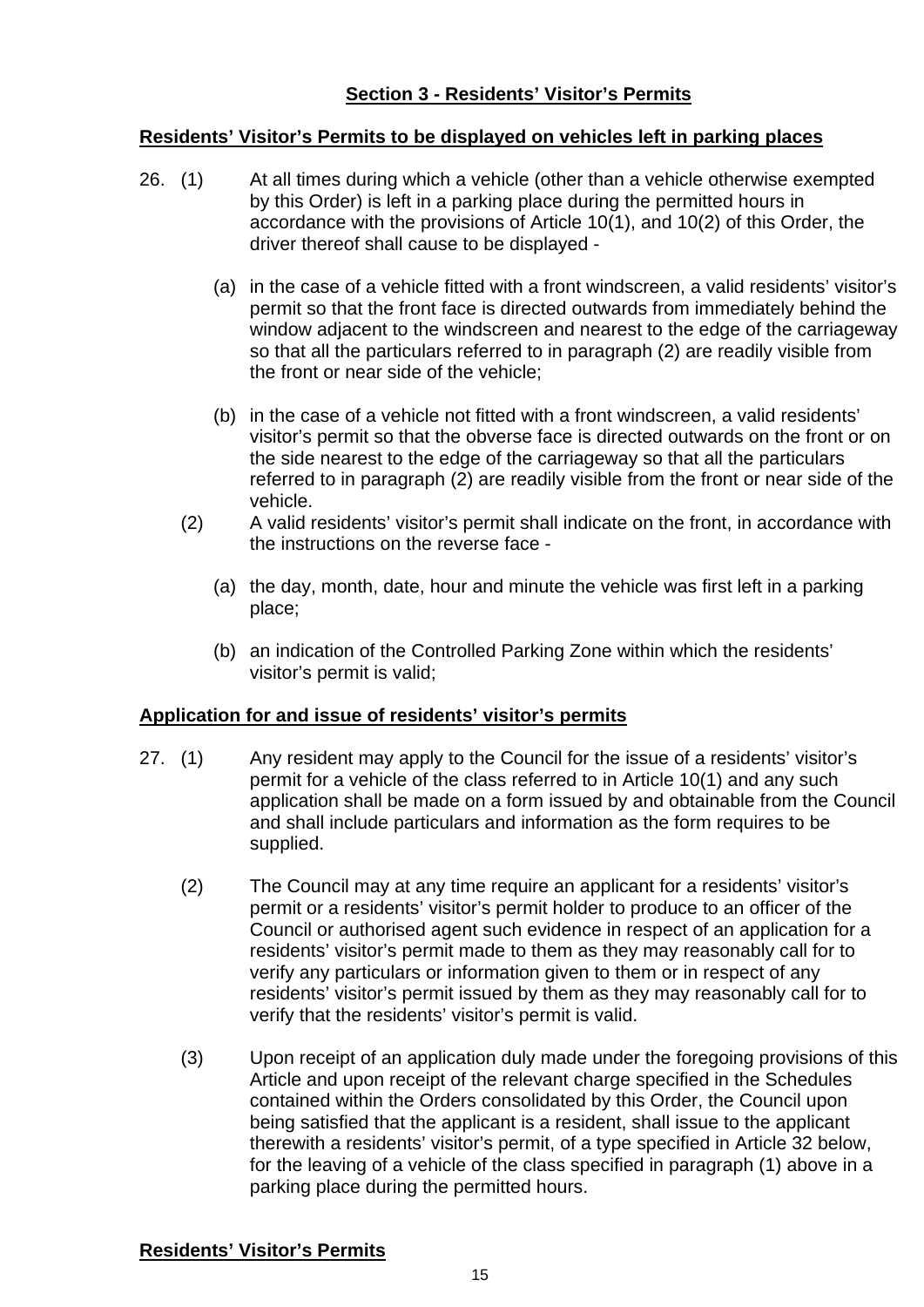28. A residents' visitor's permit shall authorise parking for a maximum time period set by the Council from the time and date indicated on the permit, subject to Article 26.

#### **Surrender, withdrawal and validity of residents' visitor's permits**

- 29. (1) A residents' visitor's permit shall cease to be valid for use in accordance with Article 26 on the expiration of the maximum time period set by the Council, from the issue of the permit.
	- (2) Where a residents visitors permit is issued to any persons upon receipt of a cheque or credit card and the payment is subsequently dishonoured, the residents visitors permit shall cease to be of any effect and the Council or its authorised agent shall by notice in writing served on the person to whom such residents visitors permit was issued or by sending the same by recorded delivery service to the residents visitors permit holder at the address shown by that person on the application for the residents visitors permit or at any other address believed to be that person's place of abode, require that person to surrender the residents visitors permit to the Council within 48 hours of the receipt of the aforementioned notice.

#### **Limit on the number of residents' visitor permits to be issued**

- 30. (a) The maximum number of resident visitor permits that will be issued to a household per calendar year is 120 (12 books of 10);
	- (b) Upon application an additional allocation of 50% maybe issued.

#### **Restrictions on removal of residents' visitor's permits**

- 31. (1) Where a residents' visitor's permit has been displayed in accordance with the provisions of Article 26, no person, not being the driver of the vehicle shall remove the residents' visitor's permit unless authorised to do so by the driver of the vehicle.
	- (2) Provided that nothing herein shall apply to a Civil Enforcement Officer or Police Constable in uniform or a person removing the vehicle in pursuance of an arrangement made by or under the regulations in pursuance of powers contained in sections 99, 100, 101 and 102 of the Act of 1984.

## **Form of Residents' Visitor's Permit**

32. A residents' visitor's permit shall be in writing and shall include the particulars described in Article 26(2).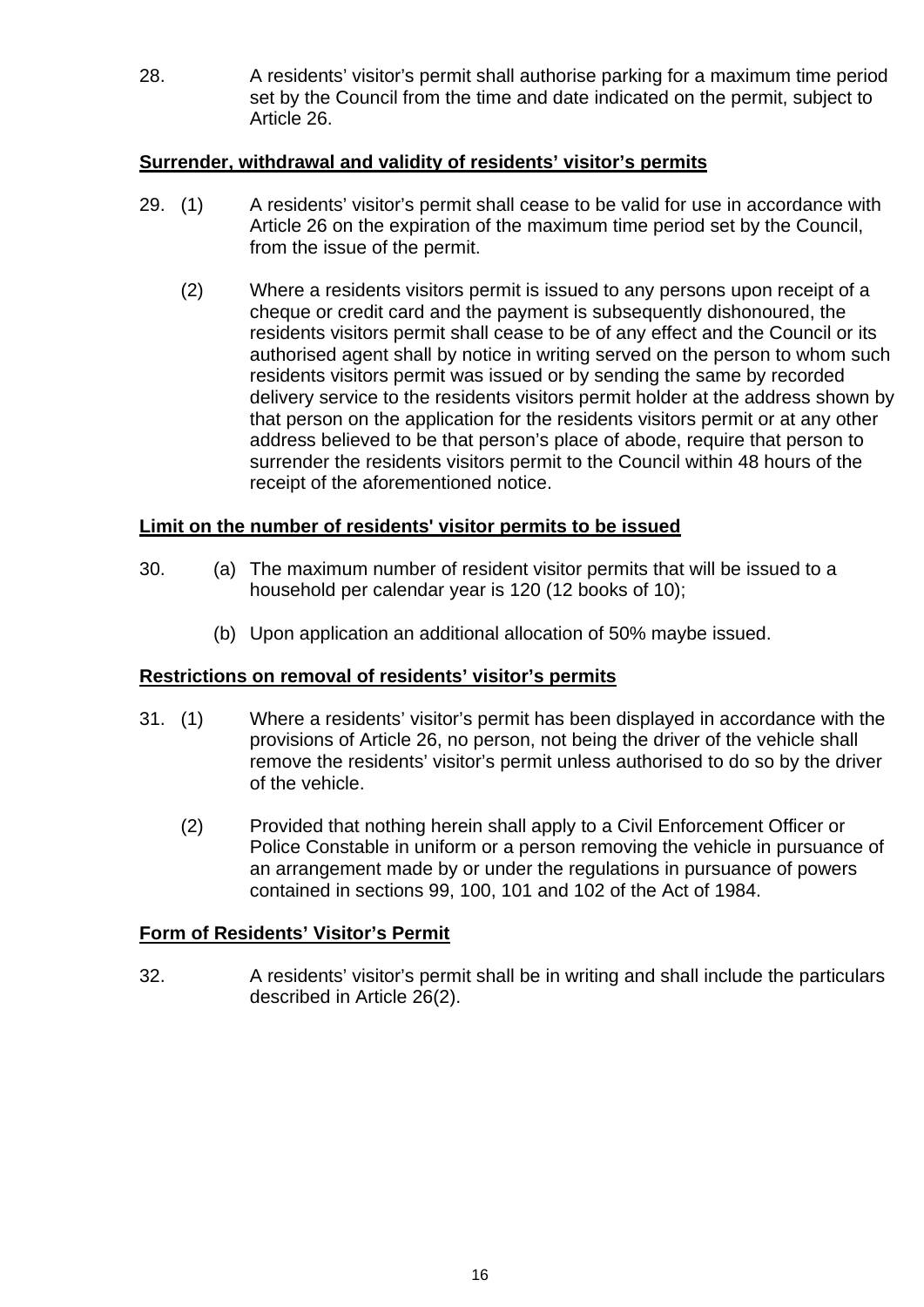## **Pay and display parking places**

## **Designation of pay and display parking places**

- 33. The parts of roads identified as such on the Plans are hereby designated to be used subject to the following provisions of this Order as pay and display parking places and may be used subject to the provisions of this Order on such days and during such hours as are specified on the Plans.
- 34. No person shall cause or permit any vehicle to wait in a pay and display parking place during the permitted hours unless it is of the specified class and there is displayed on that vehicle in the relevant position a pay and display ticket or permit valid for that time and for that parking place.

## **Classes of vehicles for which pay and display parking places are designated**

35. Subject to the provisions of this Order, pay and display parking places may be used during the permitted hours for the leaving of passenger vehicles, light goods vehicles, motor cycles, disabled persons' vehicles and invalid carriages.

#### **Maximum period of waiting in pay and display parking places**

- 36. Save as provided in Articles 48, 49 and 50 no person shall cause or permit any vehicle to remain in a pay and display parking place for longer than the maximum period specified on the On-Street Plans.
- 37. Save as provided in Articles 48, 49 and 50 no person shall cause or permit any vehicle which has been taken away from a pay and display parking place during the permitted hours, to be left again in a pay and display parking place in the same road during the permitted hours within the period specified in the On-Street Plans.

## **Ticket machines to be installed at pay and display parking places**

- 38. The Council will
	- (a) install in such positions at or in the vicinity of a parking place as it may think fit such pay and display ticket machines as are required by this Order for the purposes of that parking place; and
	- (b) carry out such other work as is authorised by this Order or is reasonably required for the purposes of the satisfactory operation of a parking place.

## **Payment**

39. The driver of a vehicle using a pay and display parking place shall, upon leaving the vehicle in the pay and display parking place, and on payment of a charge, purchase a pay and display ticket at the level of charge and for the period required in accordance with the scale of charges specified within the Schedules contained within the Orders consolidated by this Order and are subject to variation at the Council's discretion giving notice in accordance with section 46A of the Act of 1984.

## **Means of payment**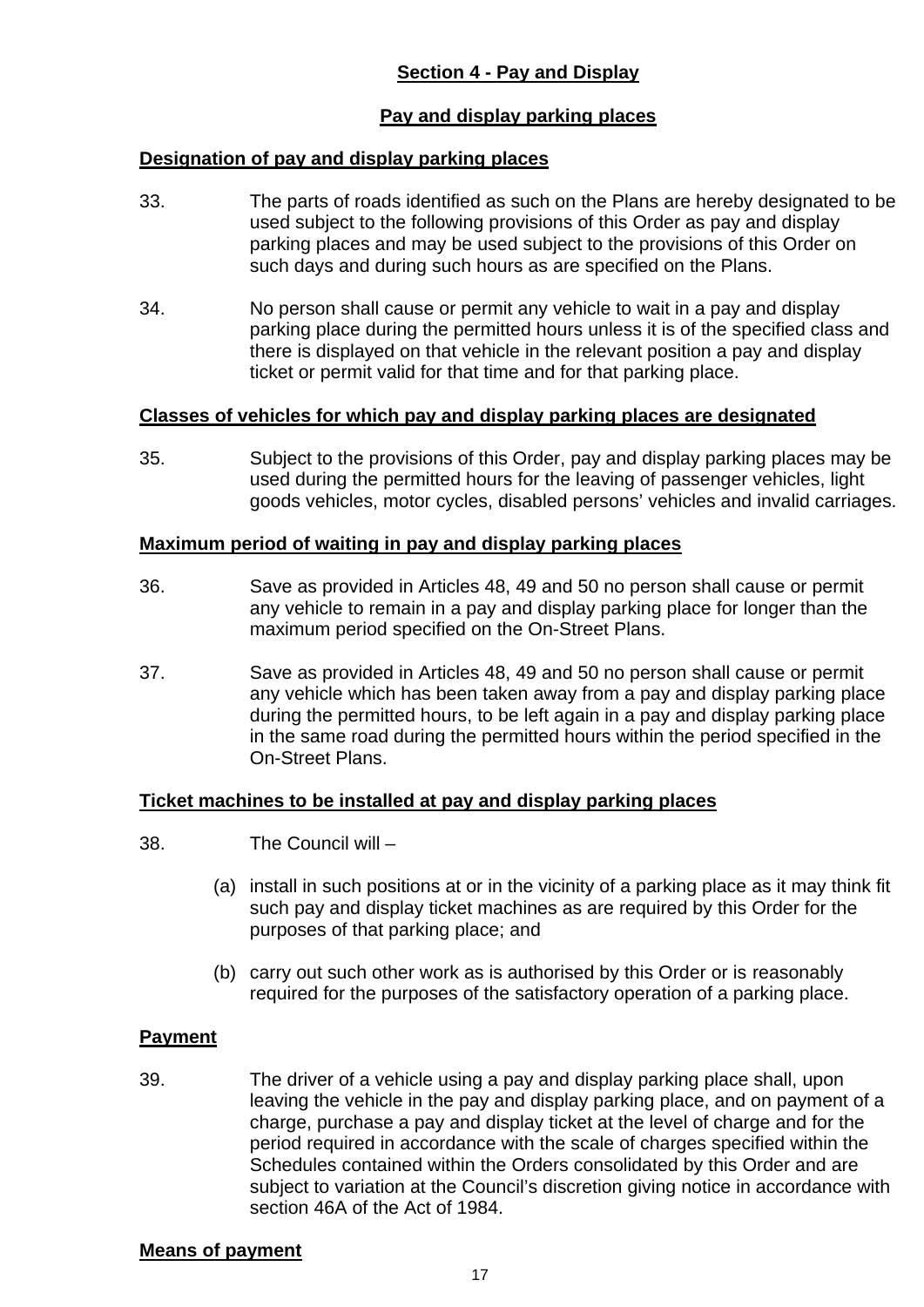40. The charge referred to in the preceding Article shall be payable by the insertion of an appropriate coin, coins or banknotes together making up the amount of the charge into the pay and display ticket machine relative to the pay and display parking place in which the vehicle has been left or other approved method of payment.

## **Display of ticket**

- 41. The driver of the vehicle shall
	- (i) display the pay and display ticket issued on payment of the charge in the relevant position on the vehicle in respect of which it was issued, and;
	- (ii) ensure that a pay and display ticket is displayed during the entire period that the vehicle is parked in the parking place.

## **Validity of Pay and Display Tickets**

- 42. A pay and display ticket is not transferable from one vehicle to another.
- 43. A pay and display ticket is valid only in the parking zone in respect of which it was issued. This is defined by the identification on the parking ticket machine located in respect of that parking zone and the information printed on the pay and display ticket.

## **Expiry of parking period**

44. The expiry of the period for which the charge has been paid shall be when the time shown on the clock of the issuing pay and display ticket machine is later than the time exhibited on the pay and display ticket displayed on the vehicle.

## **No ticket displayed**

45. If at any time while a vehicle is left in a parking place no pay and display ticket is displayed on that vehicle in the relevant position, it shall be judged that the charge has not been paid.

## **Ticket machine out of order**

46. If at the time when a vehicle is left during the permitted hours in a pay and display parking place and the nearest ticket machine is out of order, then a pay and display ticket shall be obtained from another parking ticket machine relative to that parking zone (where provided).

## **Restriction on removal of tickets**

47. Where a ticket has been attached to a vehicle in accordance with the provisions of Article 41 no person, other than a Civil Enforcement Officer or the driver of the vehicle, shall remove the ticket from the vehicle unless authorised to do so by the driver.

## **Exemptions from payment and/or display of pay and display ticket**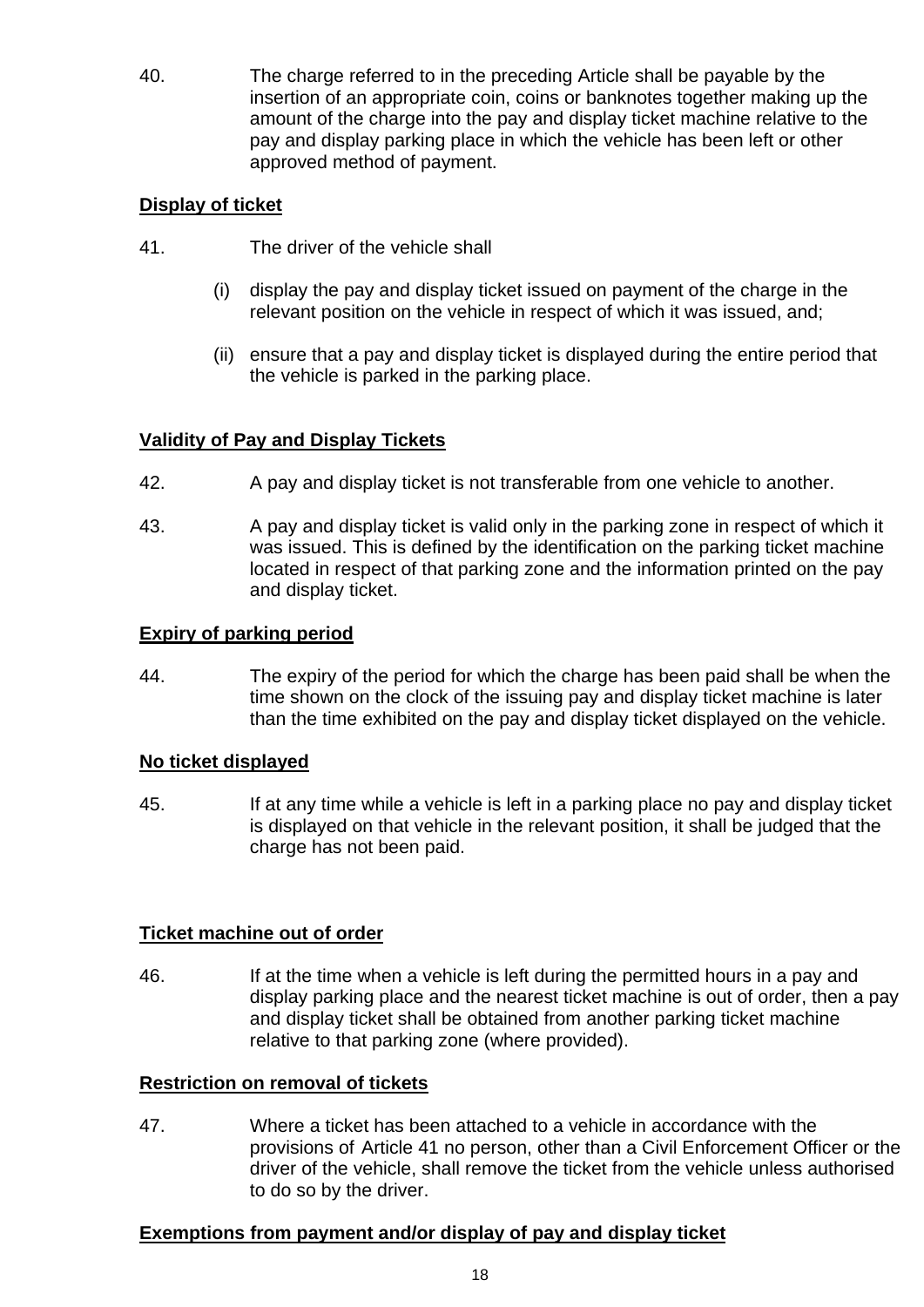- 48. If at the time when a vehicle is left during the permitted hours in a pay and display parking place and all the ticket machines relative to that parking place are out of order, that vehicle shall be exempt from payment of the charge and the requirement to display a pay and display ticket provided that it is removed within the maximum period of waiting specified for that parking place on the Plans and on street.
- 49. Any vehicle displaying in the relevant position a valid, disabled person's badge, waiver certificate or permit shall be exempt from payment of the parking charge or any time limit provided that the vehicle is being used in accordance with the conditions applying to the said badge, certificate or permit.
- 50. If at the time when a vehicle is left during the permitted hours in a pay and display parking place and payment has been made by an approved method of payment which resulted in no ticket being issued by a pay and display ticket machine, that vehicle shall be exempt from the requirement to display a pay and display ticket.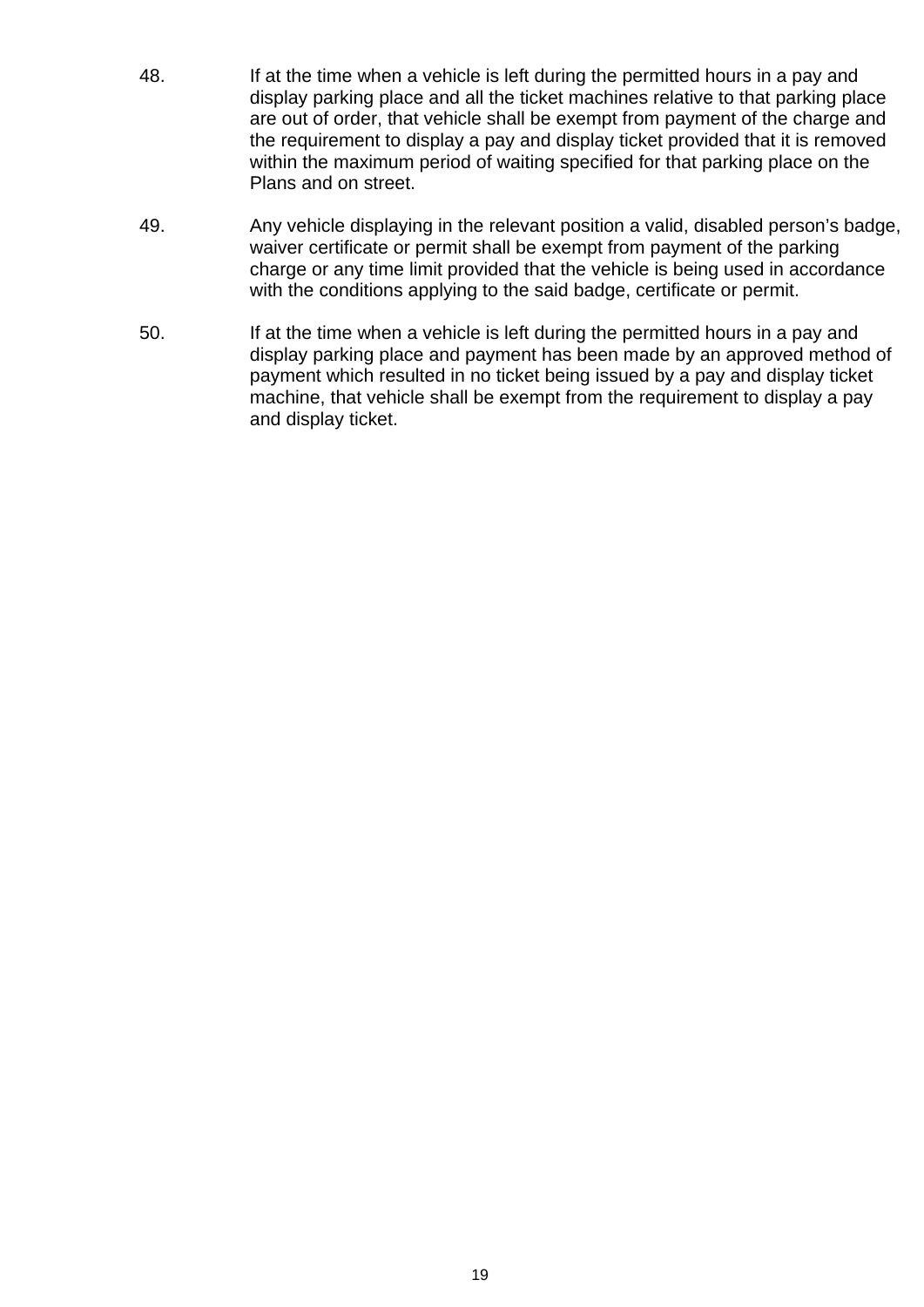# **Section 5 - Car Club Parking Places**

## **Designation of car club parking places**

51. Each area on a highway comprising the length of carriageway of a street specified in the Schedules within the Orders consolidated by this Order and bounded on one side of that length by the edge of the carriageway and having a width between the minimum and maximum as specified in The Traffic Signs Regulations and General Directions 2002 is designated as a car club parking place for the purposes of this order.

#### **Vehicles for which Car Club parking places are designated**

52. Each car club parking place may be used, subject to the provision of this Order, for the leaving during the permitted hours of car club vehicles that displays in the manner specified in Article 60, a valid car club permit issued in respect of that vehicle.

#### **Markings on the carriageway and placing of traffic signs**

- 53. The Council shall:
	- (a) place and maintain traffic signs indicating the limits of each car club parking place; and
	- (b) place and maintain in or in the vicinity of each parking place traffic signs indicating that such parking place may be used during the permitted hours for the leaving only of car club vehicles; and
	- (c) carry out such other work as is reasonably required for the purposes of the satisfactory operation of a parking place.

## **Manner of standing in a car club parking place**

- 54. Every vehicle left in a car club parking place in accordance with the provisions of this order shall so stand:
	- (a) (i) if the parking place is not in a one-way street, so that the left or near side of the vehicle is adjacent to the left-hand edge of the carriageway;
		- (ii) if the parking place is in a one-way street, so that the left or near side of the vehicle is adjacent to the left-hand edge of the carriageway or that the right or off side of the vehicle is adjacent to the right-hand edge of the carriageway; and
	- (b) so that every part of the vehicle is within the limits of a parking place; and
	- (c) so that no part of the vehicle obstructs any vehicular means of ingress to or egress from any premises adjacent to the side of the road on which the vehicle is waiting.

#### **Movement of vehicles in car club parking place in an emergency**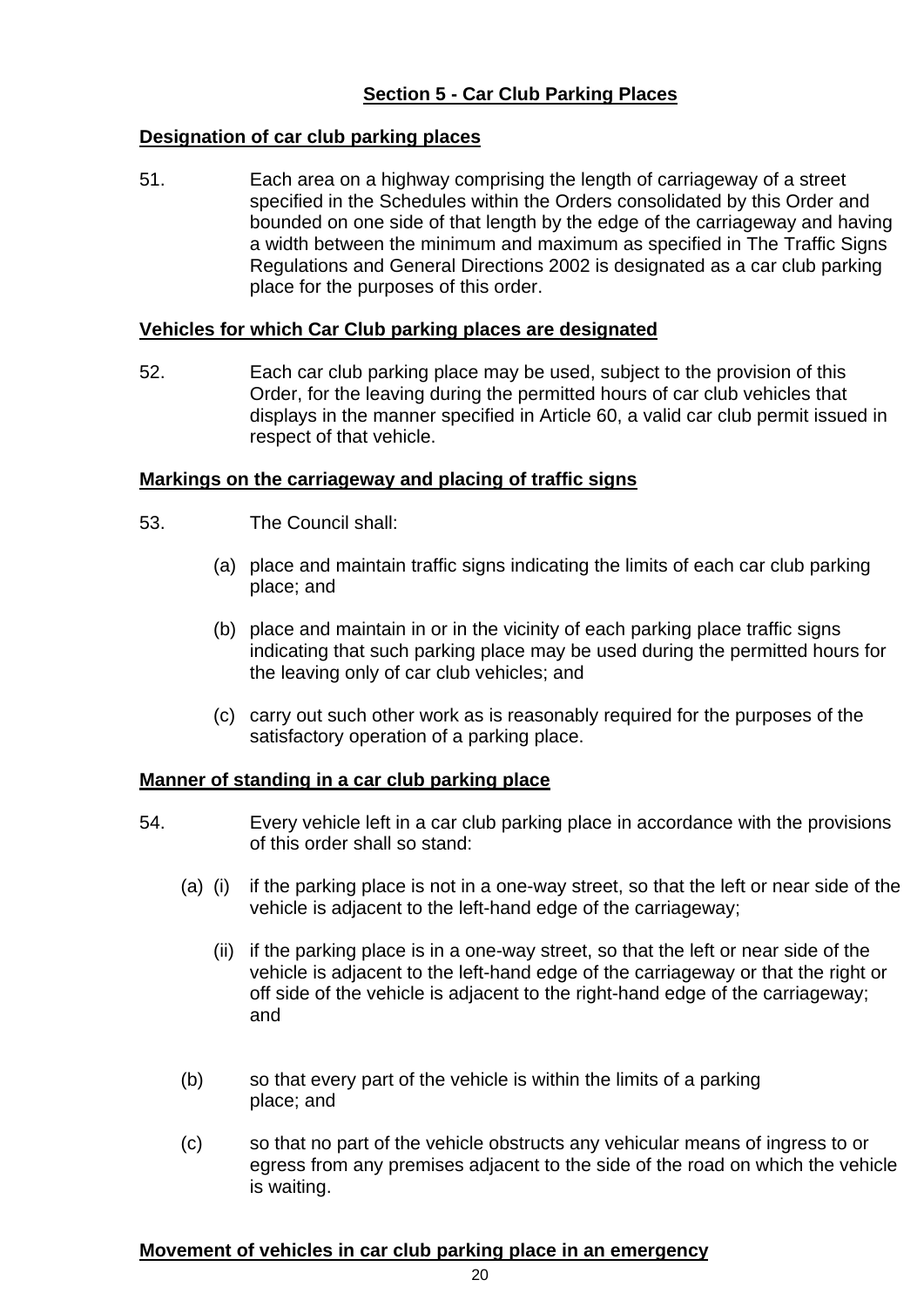55. Any person generally or specially authorised by the Council, or a civil enforcement officer or a police constable in uniform, may move or cause to be moved, in case of emergency, to any place he or she thinks fit, any vehicle left in a car club parking place.

## **Power to suspend use of car club parking bays**

- 56. (1) A police constable in uniform or a civil enforcement officer or any person duly authorised by the Council may suspend the use of a parking place or any part thereof whenever he or she considers such suspension reasonably necessary:
	- (a) for the purpose of facilitating the movement of traffic or promoting its safety;
	- (b) for the purpose of any building operation, demolition or excavation adjacent to the parking place, the maintenance, improvement or reconstruction of the highway or the cleansing of streets and gullies in or adjacent to the parking place, the laying, erection, alteration or repair in or adjacent to the parking place of any sewer or of any main, pipe or apparatus for the supply of gas, water or electricity or of any electronic communications network (within the meaning of the Communications Act 2003) or the placing, maintenance or removal of any traffic sign;
	- (c) for the convenience of occupiers of premises adjacent to the parking place on any occasion of the removal of furniture to or from one office or dwelling-house adjacent to the parking place from or to a depository, another office or dwelling-house;
	- (d) on any occasion on which it is likely by reason of some special attraction that any street will be thronged or obstructed; or
	- (e) for the convenience of occupiers of premises adjacent to the parking place at times of weddings or funerals, or on other special occasions.
	- (2) Any person suspending the use of a parking place or any part thereof, in accordance with the provisions of paragraph (1) of this Article shall thereupon place or cause to be placed in or adjacent to any part of that parking place, the use of which is suspended, a traffic sign indicating that waiting by vehicles is prohibited.
	- (3) No person shall cause or permit a vehicle to wait in any part of a parking place during such period as there is in or adjacent to that part of the parking place a traffic sign placed in pursuance of paragraph (2) of this Article: Provided that nothing in this paragraph shall apply:
		- (i) in respect of any vehicle being used for fire brigade, ambulance or police purposes or any vehicle which is waiting for any reason specified in paragraphs (1)(b), (1)(c) or (1)(d) of Article 15 of this Order; or
		- (ii) to anything done with the permission of the person suspending the use of the parking place or part thereof in pursuance of paragraph (1) of this Article.

## **Restriction on the use of a car club parking space**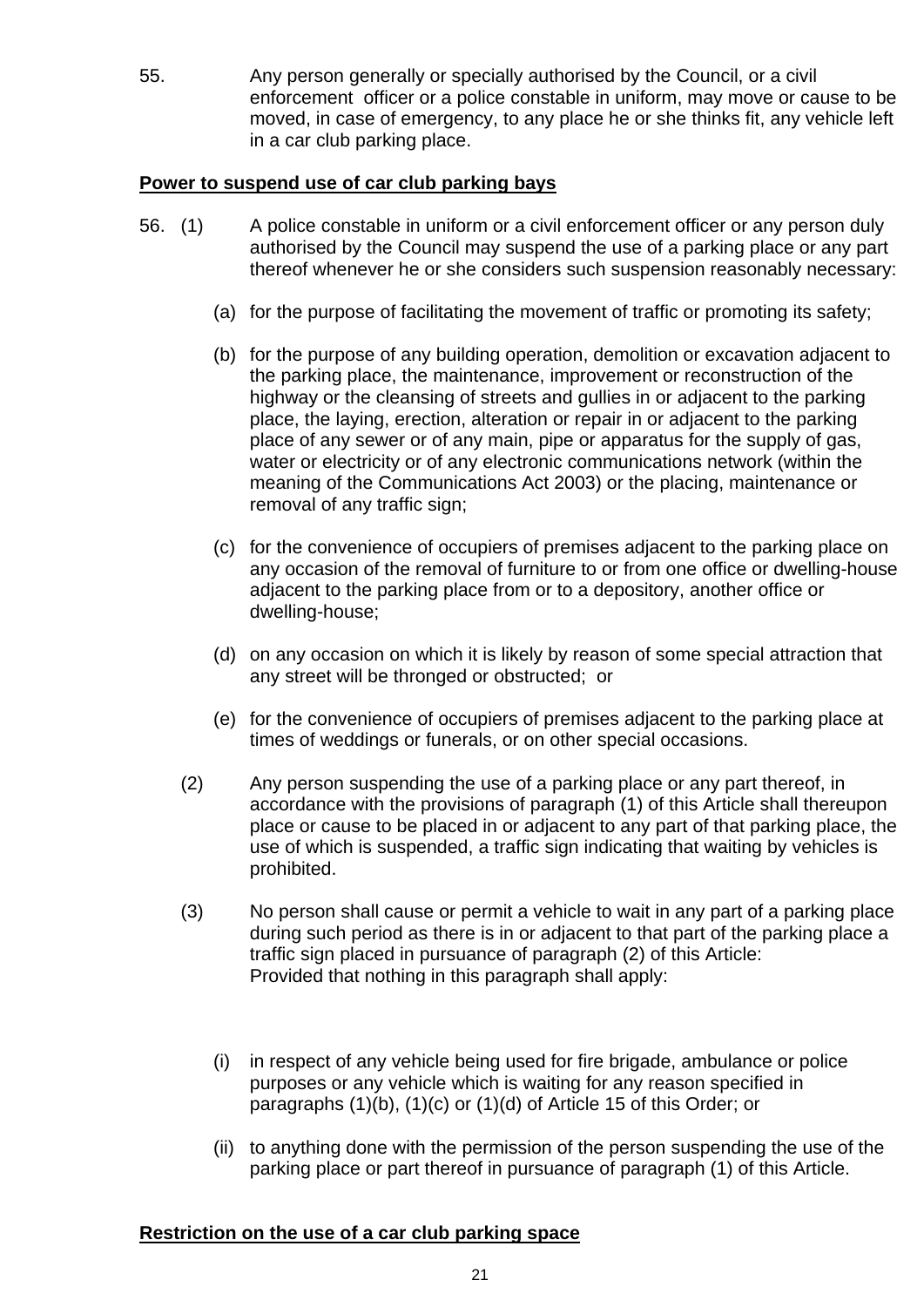57. During the permitted hours no person shall use any parking place or any vehicle while it is in a parking place in connection with the sale or offering or exposing for sale of any goods or services to any person in or near the parking place or in connection with the selling or offering for sale of their skill in handicraft or their services in any other capacity.

## **Vehicle Construction or repair**

58. No person shall cause or permit the carrying out of work or construction or repair of any vehicle in a Car Club parking place, except such as may be necessary to enable the vehicle to be removed from the Car Club parking place.

## **Restriction on waiting by a vehicle in a car club parking place**

- 59. Notwithstanding the foregoing provisions of this Order any vehicle may wait during the permitted hours in any part of a parking place if the use of that part has not been suspended and if:
	- (a) the vehicle is waiting only for so long as may be reasonably necessary, to enable a person to board or alight from the vehicle or load thereon or unload there from his or her personal luggage;
	- (b) the vehicle is waiting owing to the driver being prevented from proceeding by circumstances beyond his control or to such waiting being necessary in order to avoid an accident;
	- (c) the vehicle is being used for fire brigade, ambulance or police purpose or, not being a passenger vehicle, is being used in the service of a local authority in pursuance of statutory powers or duties provided that in all the circumstances it is reasonably necessary in the exercise of such powers or in the performance of such duties for the vehicle to wait in the place in which it is waiting;
	- (d) the vehicle is waiting only for so long as may be necessary to enable it to be used in connection with the removal of any obstruction to traffic;
	- (e) the vehicle is waiting:
		- (i) while postal packets addressed to premises adjacent to the parking place in which the vehicle is waiting are being unloaded from the vehicle or, having been unloaded there from, are being delivered; or
		- (ii) while postal packets are being collected for loading on the vehicle from premises or posting boxes adjacent to the parking place in which the vehicle is waiting or, having been so collected, are being loaded thereon;
	- (f) the vehicle, not being a passenger vehicle, is waiting only for so long as may be reasonably necessary to enable it to be used for any purpose specified in Article 15 of this Order;
	- (g) the vehicle is in actual use in connection with the removal of furniture to or from one office or dwelling-house adjacent to the parking place from or to a depository, another office or dwelling house;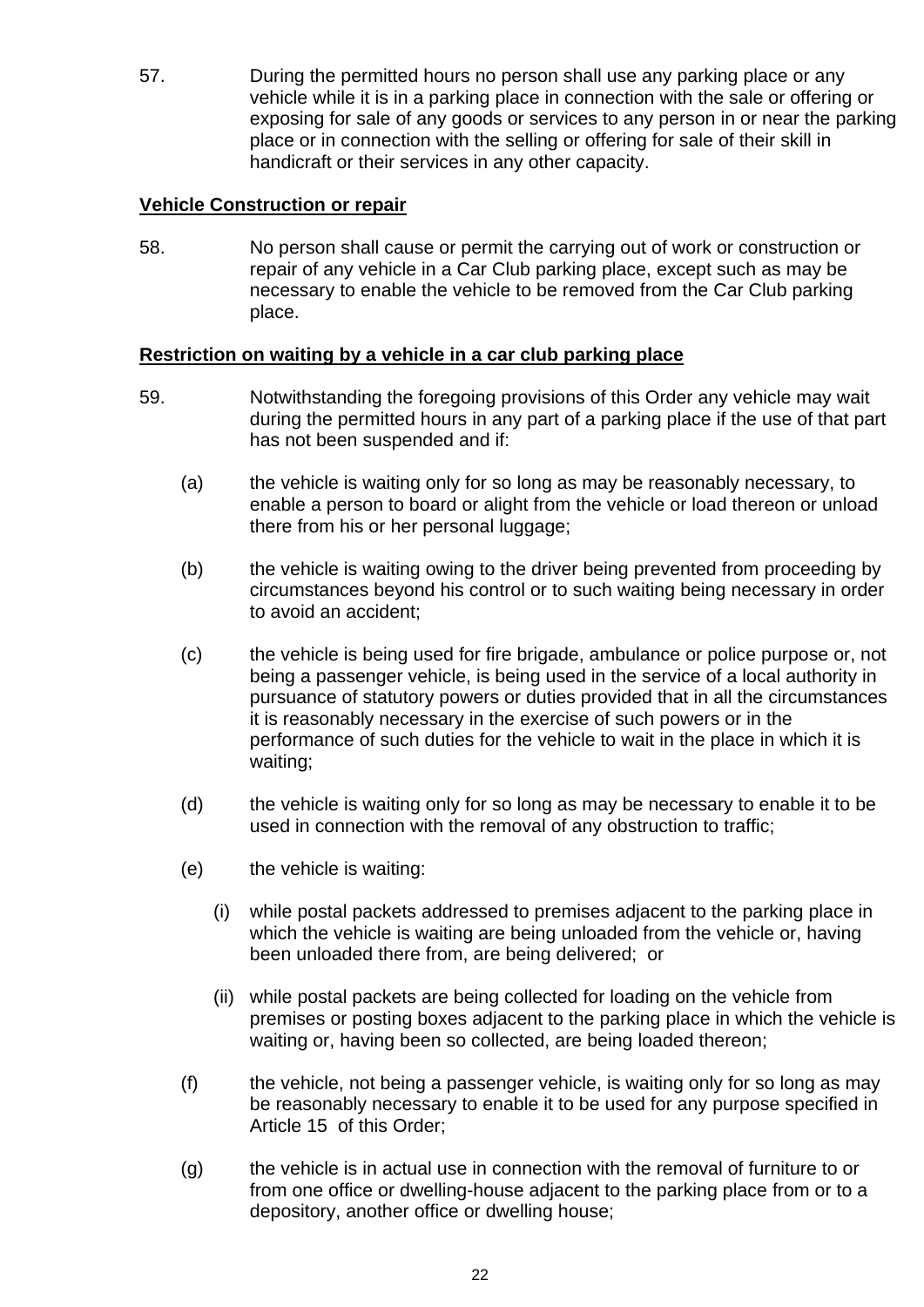- (h) in any other case the vehicle is waiting for the purpose of delivering or collecting goods or loading or unloading at premises adjacent to the parking place in which the vehicle is waiting and the vehicle does not wait for a period exceeding twenty minutes or for such longer period as a parking attendant may approve; or
- (i) the vehicle is waiting otherwise than in a parking place if goods are being sold or offered or exposed for sale from the vehicle by a person who is licensed by the Council to sell goods from a stationary vehicle on a pitch situated in the parking place.

## **Permits to be displayed on vehicles left in car club parking places**

60. At all times during which a vehicle (other than a vehicle exempted by this order) is left in a parking place during the permitted hours, there shall be displayed on the vehicle a valid car club permit so that all the particulars referred to in Article 61 are readily visible from the front or near side of the vehicle.

## **Form of Car Club Permits**

- 61. A car club permit shall be in writing and shall include the following particulars:
	- (a) the registration mark of the vehicle in respect of which the car club permit has been.
	- (b) the period during which the car club permit shall remain valid;
	- (c) an indication that the car club permit has been issued by the Council.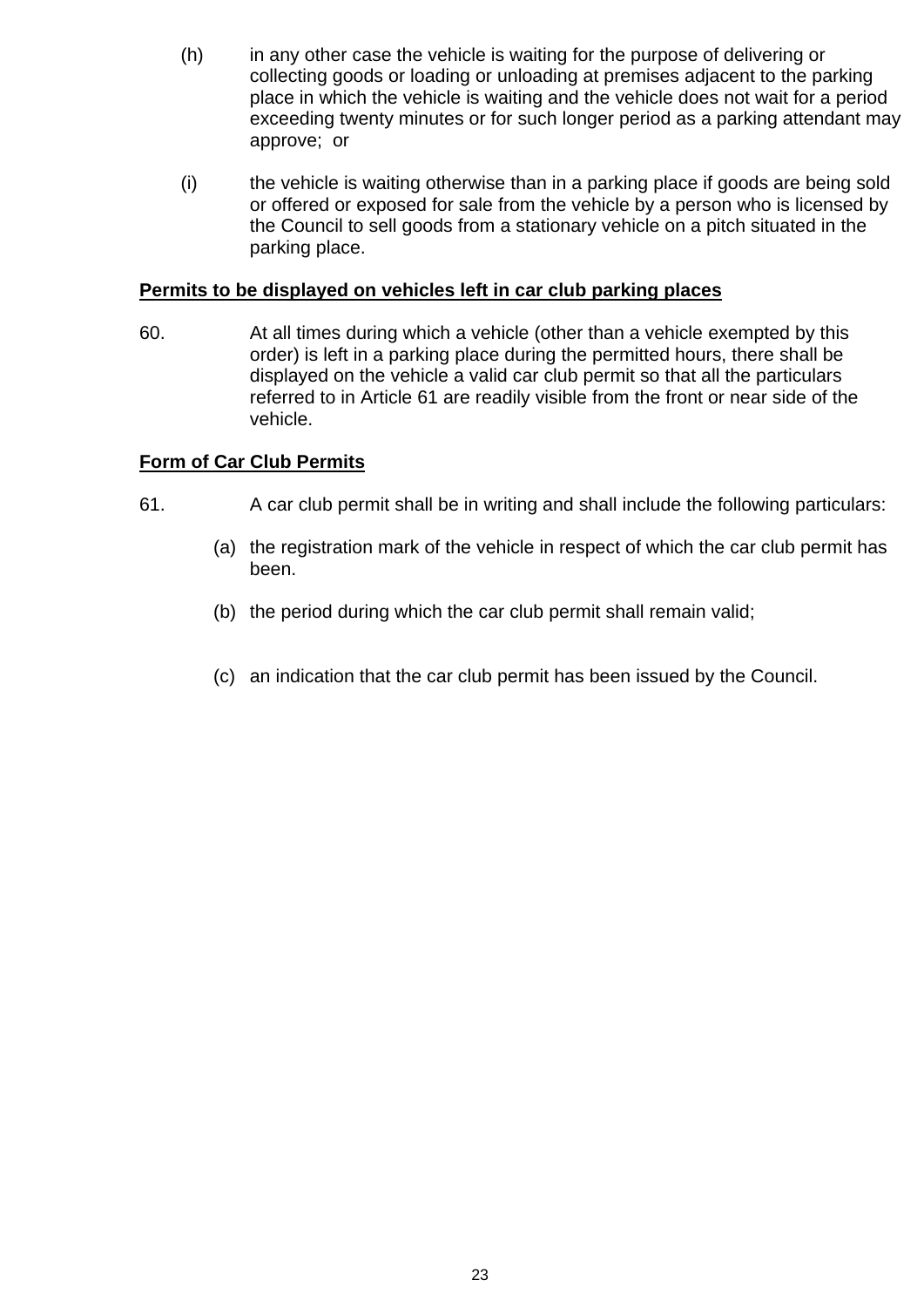## **Section 6 Contraventions of the Order**

## **Contravention of this Order**

- 62. If a vehicle is left in a parking place specified within the Schedules contained within the Orders consolidated by this Order, On Street Plans in conjunction with the key to the On Street Plans, during the permitted hours, without complying with the provisions of this Order, then a contravention of, or failure to comply with the provisions of this Order shall be deemed to have occurred.
- 63. Where a civil enforcement officer has reason to believe that a penalty charge is payable in respect of a vehicle pursuant to Articles 6 and 46 of this order, the civil enforcement officer may attach to the vehicle in a conspicuous position a penalty charge notice or hand to the person they believe to be the driver of the vehicle.

## **Penalty Charges**

- 64. (1) Where a person contravenes the prohibitions and requirements set out in the provisions of this Order, the owner of the vehicle in question shall incur a penalty charge.
	- (2) The penalty charge shall be payable to the City and District of St. Albans Council in accordance with the instructions contained on the penalty charge notice.
- 65. The Interpretation Act 1978 shall apply for the interpretation of this Order as it applies for the Interpretation of an Act of Parliament.
- 66. The restrictions imposed by this Order shall be in addition to and not in derogation from any restriction or requirement imposed by any other regulations made or having effect as if made under the Act of 1984 or by or under any other enactment.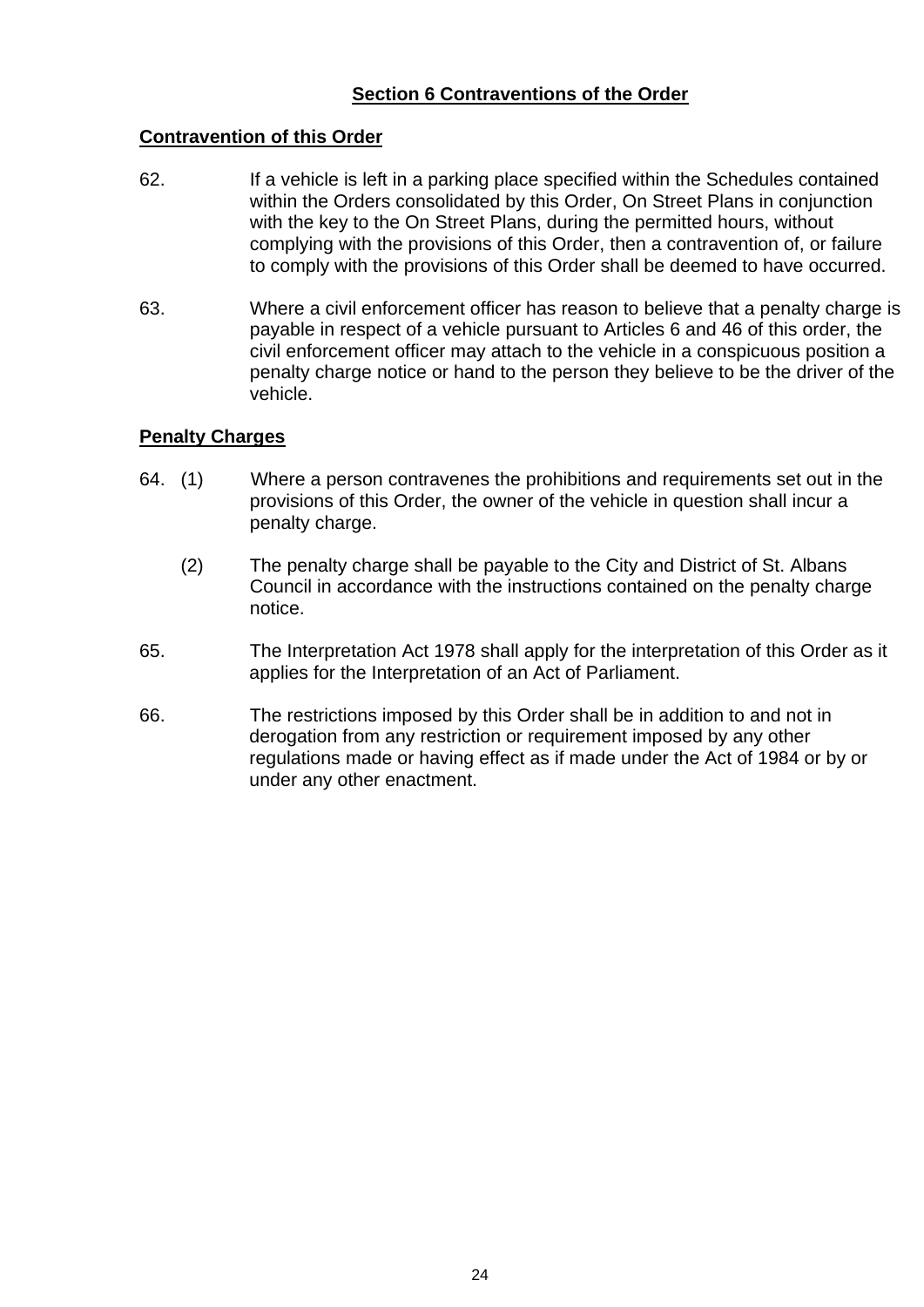## **SCHEDULE 1**

## **List of Orders to be consolidated and re-enacted into the 2013 Consolidation Order**

## **CONSOLIDATION**

- 1. The City and District of St Albans (Control of Parking)(Consolidation) Order 2004
- 2. The City and District of St Albans (Control of Parking) (Consolidation and Amendment) (No. 1) Order 2006
- 3. The City and District of St Albans (Control of Parking)(Amendment) Order 2008

# **VARIOUS ST ALBANS CITY & DISTRICT**

- 4. The Hertfordshire (Various Roads, St Albans, Colney Heath, Bricket Wood, Sandridge, Wheathampstead and Harpenden) (Restriction of Waiting) Order 2009 (No. 7436)
- 5. The St Albans City and District Council (Control of Parking) (Amendment) Order April 2008
- 6. The Hertfordshire (Various Roads, St Albans City and District) (Prohibition of Stopping and Waiting on School Keep Clear Markings) Order 2007 (No. 7171)
- 7. The St Albans City And District Council Controlled Parking Zones (Hospital Area-Alban Avenue, Batchwood View, Eleanor Avenue, High Grove, Margaret Avenue, St Albans)(Leyton Road, West Common, Harpenden)Footway And Verge Parking Prohibition (Ashley Road (Part), Batchwood Drive, Bluehouse Hill-Hemel Hempstead Road, Hatfield Road (Part) Watling Street) Order 2010

# **ST ALBANS**

- 8. The Hertfordshire (Churchill Road, Jennings Road and Rayner Close, St Albans) (Restriction of Waiting) Order 2009 (No. 7438)
- 9. The Hertfordshire (Holywell Hill, St Albans) (Goods Vehicle Loading Bay) Order 2009 (No. 7416)
- 10. The Hertfordshire (Hatfield Road and Wynchlands Crescent, St Albans) (Restriction of Waiting) Order 2008 (No. 7397)
- 11. The Hertfordshire (London Road to Keyfield Terrace Access Road, St Albans) (Restriction of Waiting) Order 2008 (No. 7331)
- 12. The Hertfordshire (Watling View, St Albans) (Restriction of Waiting) Order 2008 (No. 7461)
- 13. The Hertfordshire (A1081 London Road, St Albans) (Restriction of Waiting) Order 2008 (No. 7423)
- 14. The Hertfordshire (Station Way, St Albans) (Restriction of Waiting) Order 2007 (No. 7382)
- 15. The Hertfordshire (Old Harpenden Road, St Albans) (Restriction of Waiting) Order 2008 (No. 7295)
- 16. The Hertfordshire (Wilshire Avenue and Centrium Access Road, St Albans) (Restriction of Waiting) Order 2008 (No. 7290)
- 17. The Hertfordshire (Woolham Crescent, Maple Avenue and High Oaks, St Albans) (Prohibtion of Stopping and Restriction of Waiting) Order 2007 (No. 7322)
- 18. The Hertfordshire (Hazelmere Road and Blackthorn Close, St Albans)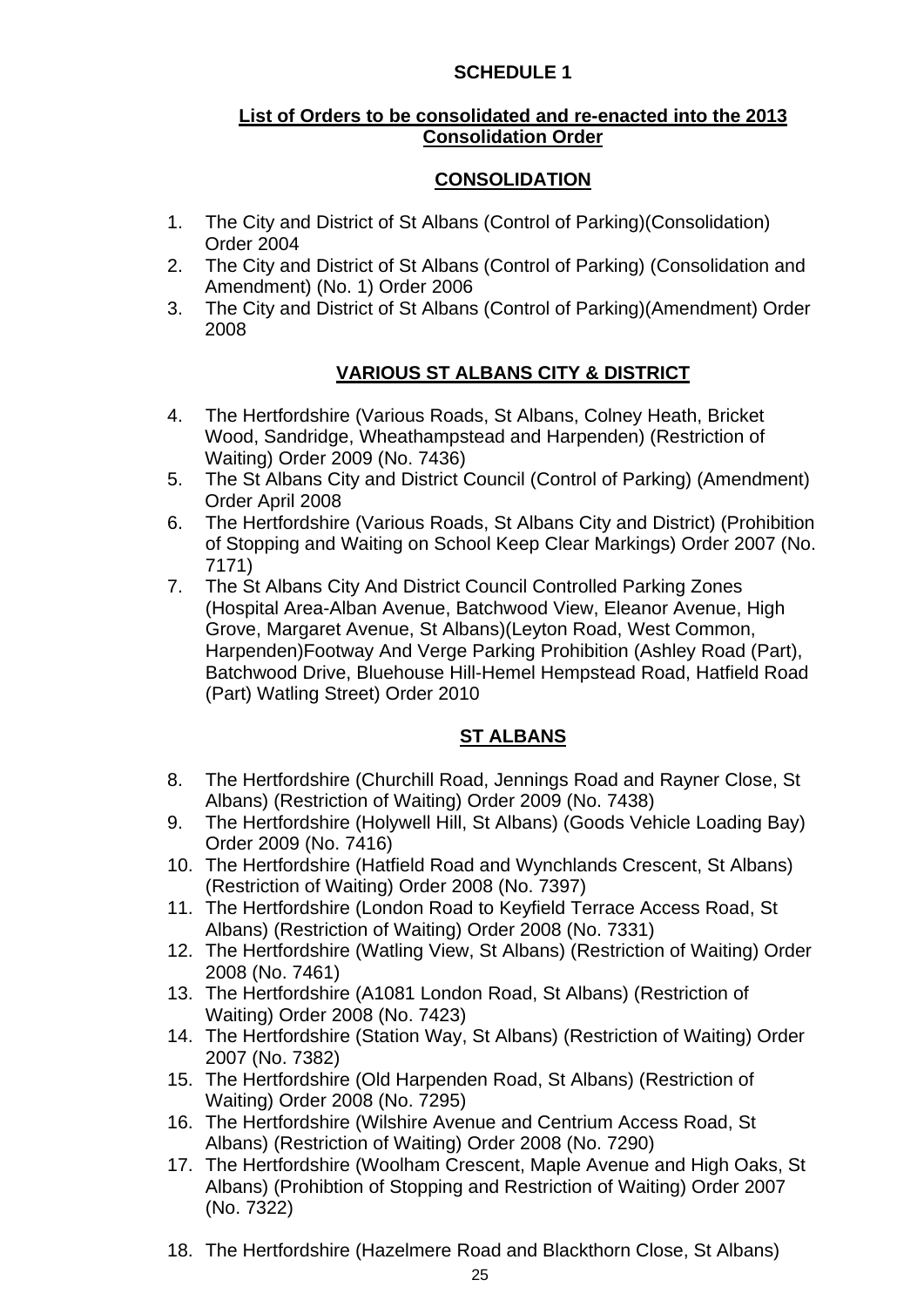(Restriction of Waiting) Order 2007 (No. 7323)

- 19. The City and District of St Albans (Hatfield Road, Blandford Road and Old Watford Road, St Albans) (Restriction of Waiting) Order 2007
- 20. The Hertfordshire (Mandeville Drive, Creighton Avenue, Abbots Avenue West and Watling View, St Albans) (Restriction of Waiting) Order 2007 (No. 7244)
- 21. The Hertfordshire (Mandeville Drive and Watling View, St Albans) (Prohibition of Stopping and Waiting on School Keep Clear Markings) Order 2007 (No. 7243)
- 22. The Hertfordshire (Various Roads, St Albans) (Prohibition of Stopping and Restriction of Waiting) (No. 2) Order 2007 (No. 7235)
- 23. The Hertfordshire (Various Roads, St Albans) (Restriction of Waiting) Order 2007 (No. 7161)
- 24. The Hertfordshire (Wynches Farm Drive, St Albans) (Restriction of Waiting) Order 2007 (No. 7160)
- 25. The Hertfordshire (St Peter's Street, and St Peter's Street Church Green Service Road, St Albans) (Restriction of Waiting) Order 2007 (No. 7158)
- 26. The Hertfordshire (Townsend Drive, St Alban) (Prohibition of Stopping and Waiting on School Keep Clear Markings) Order 2006 (No. 7233)
- 27. The Hertfordshire (Rodney Avenue and Foxcroft, St Albans) (Restriction of Waiting) Order 2006 (No. 7127)
- 28. The Hertfordshire (St Peter's Street, St Albans) (Coach Parking Place) Order 2006 (No. 7115)
- 29. The Hertfordshire (Chequer Street and High Street, St Albans) (Goods Vehicle Loading Bays) Order 2006 (No. 7114)
- 30. The Hertfordshire (High Street and St Peter's Street South East Service Road, St Albans) (Prohibition of Stopping and Waiting Except Taxis) Order 2006 (No. 7111)
- 31. The Hertfordshire (Chequer Street, St Peter's Street, Victoria Street, St Peter's Street South East Service Road and St Peter's Street North West Service Road, St Albans) (Prohibition and Restriction of Waiting) Order 2006 (No. 7110)
- 32. The Hertfordshire (Mount Pleasant Lane, Bricket Wood, St Albans) (Prohibition of Stopping and Restriction of Waiting) Order 2006 (No. 7084)
- 33. Not Used
- 34. The Hertfordshire (St Peters Street, St Albans) (Goods Vehicle Loading Bay) Order 2006 (No. 7060)
- 35. The Hertfordshire (St Peters Street, St Albans) (Disabled Persons Parking Places) Order 2006 (No. 7059)
- 36. The Hertfordshire (Black Boy Wood, Bricket Wood, St Albans) (Restriction of Waiting) Order 2006 (No. 7053)
- 37. The Hertfordshire (London Road, St Albans) (Goods Vehicle Loading Bay) Order 2005 (No. 7104)
- 38. The Hertfordshire (London Road, St Albans) (Restriction of Waiting) Order 2005 (No. 7103)
- 39. The Hertfordshire (Clarence Road, St Albans) (Restriction of Waiting) Order 2005 (No. 7074)
- 40. The Hertfordshire (B651 Stonecross, St Albans) (Restriction of Waiting) Order 2005 (No. 6927)
- 41. The Hertfordshire (Various Roads, St Albans) (Prohibition of Stopping and Restriction of Waiting) Order 2005 (No. 7169)
- 42. The Hertfordshire (Cross Street, St Albans) (Prohibition of Waiting) Order 2004 (No. 7044)
- 43. The City and District of St Albans (Blandford Road)(Waiting Restrictions and Parking Places) Order 2006
- 44. The St Albans City And District Council (Controlled Parking Zones)(Coach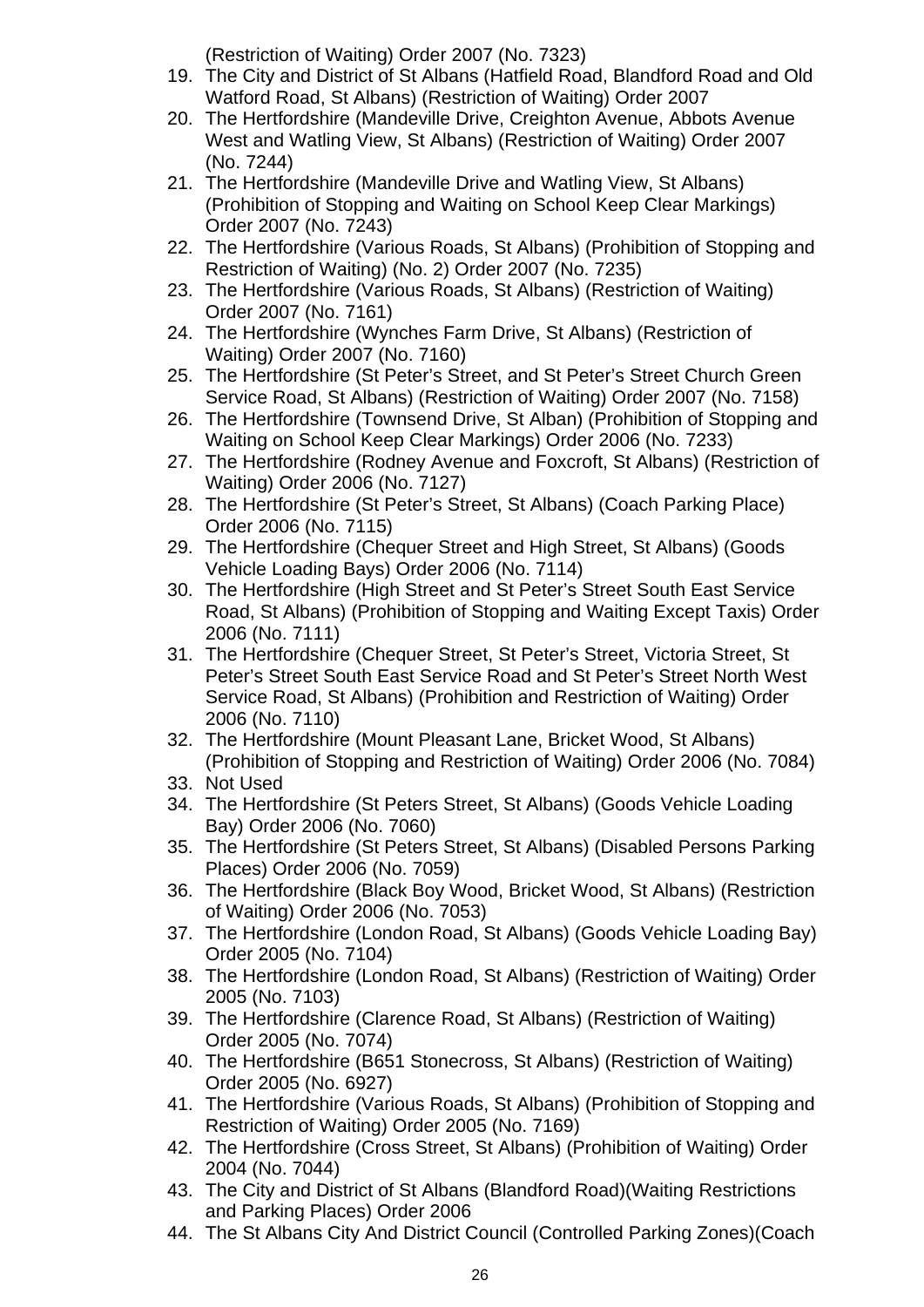Mews, Folly Lane, Havercroft Close, Holywell Hill, Orient Close, Prospect Road, St Julians Road) Order 2010

## **Harpenden**

- 45. The Hertfordshire (Lower Luton Road Service Road, Harpenden) (Parking Places) Order 2009 (No. 7437)
- 46. The Hertfordshire (Various Traffic Orders, Harpenden) (Amendment) Order 2010 (No. 7495)
- 47. The Hertfordshire (Dark Lane, Harpenden) (Restriction of Waiting) Order 2010 (No. 7516)
- 48. The Hertfordshire (6U1180 and 6U704 High Street and Adjoining Side Roads, Harpenden) (Restriction of Waiting) Order 2008 (No. 7492)
- 49. The Hertfordshire (6U1180 High Street, Harpenden) (Disabled Persons Parking Bay) Order 2008 (No. 7493)
- 50. Not Used
- 51. The Hertfordshire (Walkers Road, Harpenden) (Prohibition of Waiting) Order 2007 (No. 7234)
- 52. The Hertfordshire (Piggotshill Lane and Topstreet Way, Harpenden) (Restriction of Waiting) Order 2007 (No. 7204)
- 53. The Hertfordshire (Various Roads, Harpenden) (Restriction of Waiting) Order 2007 (No. 7162)
- 54. The Hertfordshire (Roundwood Park, Falconers Field and Meadows, Harpenden) (Prohibition of Stopping and Restriction of Waiting) Order 2006 (No. 7274)
- 55. The Hertfordshire (Carlton Road, Harpenden) (Prohibition of Stopping and Waiting) Order 2005 (No. 7089)
- 56. The Council of The City and District of St Albans (Southdown Road and Various Street, Harpenden) (Prohibition and Restriction of Waiting and Revocation of Waiting Restrictions) Order 1997
- 57. The St Albans City And District Council Controlled Parking Zones (West Common, Harpenden) Deferred Order 2010

# **REDBOURN**

- 58. The Hertfordshire (High Street, Pondsmeade, Fish Street and The Common, Redbourn) (Restriction of Waiting) Order 2007 (No. 7249)
- 59. The Hertfordshire (High Street, Redbourn) (Parking Places) Order 2007 (No. 7248)
- 60. The Hertfordshire (Fish Street and The Common, Redbourn) (Restriction of Waiting) Order 2007 (No. 7163)

## **LONDON COLNEY**

- 61. The Hertfordshire (Various Roads, London Colney) (Restriction of Waiting) Order 2010 (No. 7509)
- 62. The Hertfordshire (St Annes Road, London Colney) (Restriction of Waiting) Order 2008 (No. 7393)
- 63. The Hertfordshire (High Street and Kennedy Close, London Colney) (Restriction of Waiting) Order 2008 (No. 7338)
- 64. The Hertfordshire (White Horse Lane, London Colney) (Restriction of Waiting) Order 2007 (No. 7165)
- 65. The Hertfordshire (High Street, Cotlandswick and Kings Road, London Colney) (Prohibition of Waiting) Order 2004 (No. 6979)

# **WHEATHAMPSTEAD**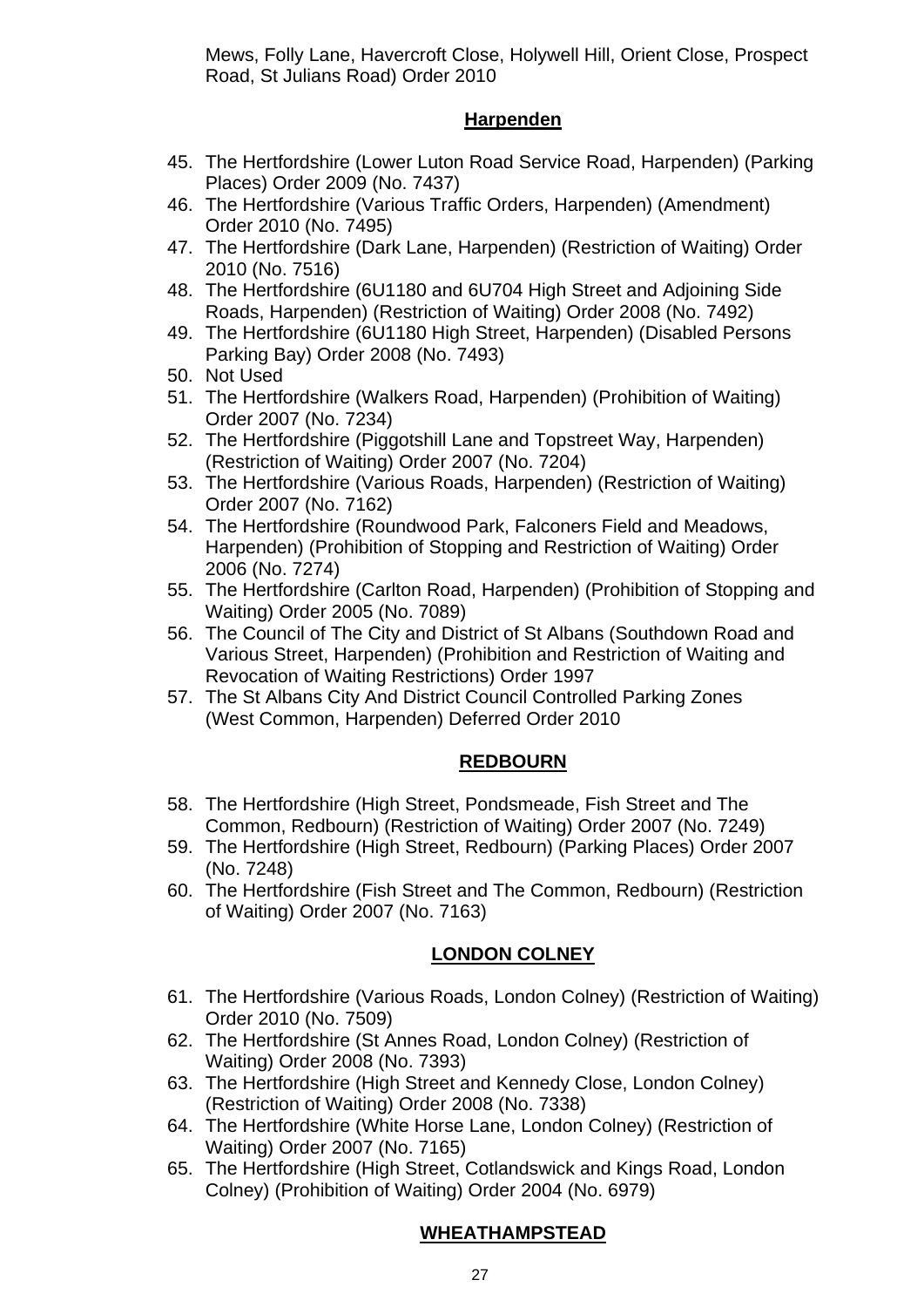- 66. The Hertfordshire (High Street, Wheathampstead) (Parking Bay and Good Vehicle Loading Bay) Order 2009 (No. 7491)
- 67. The Hertfordshire (Caesars Road, Nurseries Road and Hill Dyke Road, Wheathampstead) (Prohibition of Stopping and Restriction of Waiting) Order 2007 (No. 7324)
- 68. The Hertfordshire (Various Roads, Wheathampstead) (Restriction of Waiting) Order 2007 (No. 7164)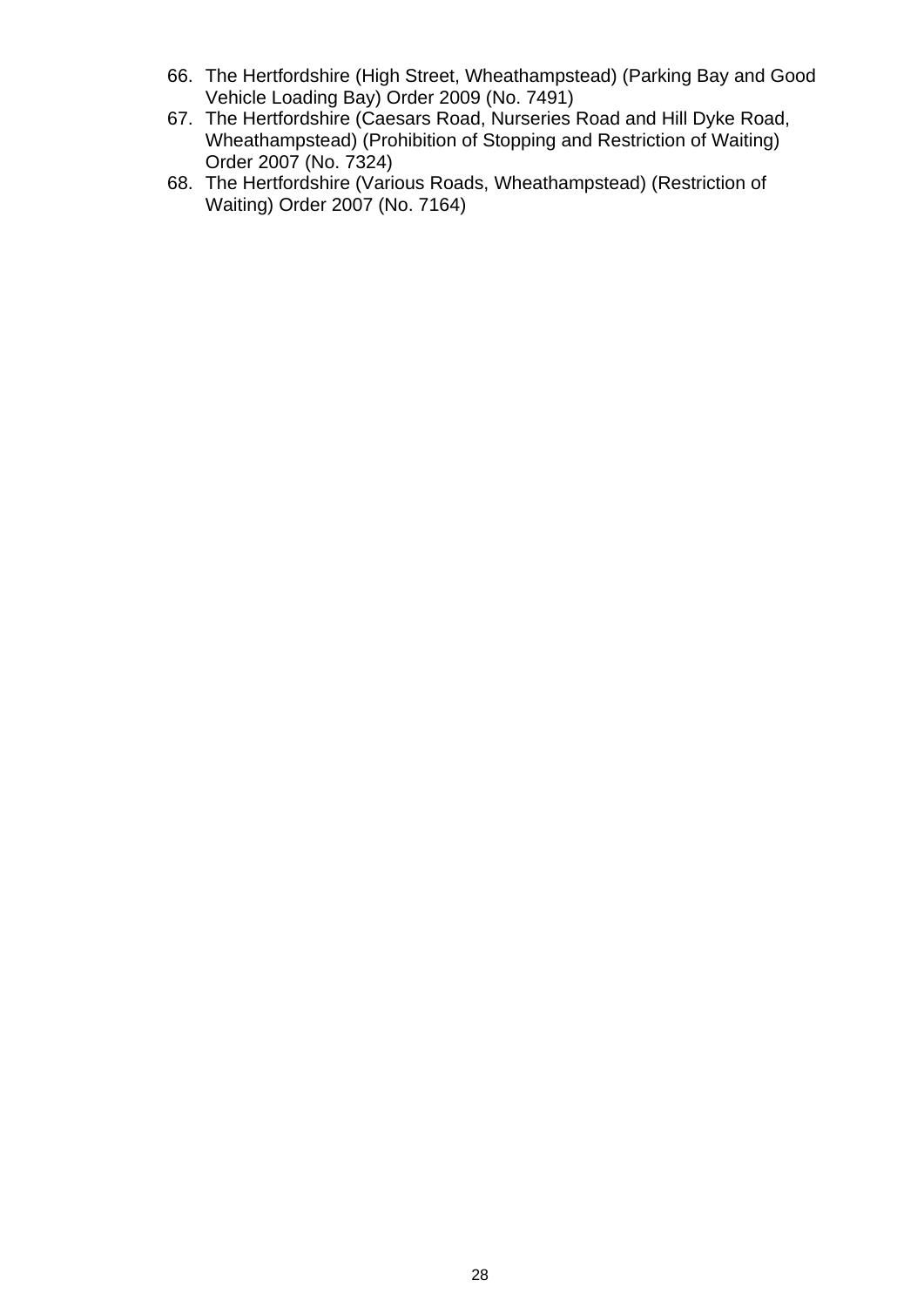# **SCHEDULE 2**

# **List of Properties / Streets Eligible for Parking Permits.**

# Harpenden Zone 1

| <b>Street Name</b>                               | <b>Eligible Properties</b>                                                                                                                                                                                            |
|--------------------------------------------------|-----------------------------------------------------------------------------------------------------------------------------------------------------------------------------------------------------------------------|
| <b>Amberley Close</b>                            | 1a to $8$                                                                                                                                                                                                             |
| <b>Betjeman Close</b>                            | 1 to $8$                                                                                                                                                                                                              |
| <b>Bowers Way</b>                                | 1                                                                                                                                                                                                                     |
| <b>Breadcroft Lane</b>                           | 1 to 27 plus "Torwood", "Little Orchard" and "Briar Edge", 1 to 8<br><b>Croft Court</b>                                                                                                                               |
| <b>Browning Road</b>                             | 1 to 17 odds and 2 to 24 evens                                                                                                                                                                                        |
| <b>Carlton Bank</b>                              | 1 to $8$                                                                                                                                                                                                              |
| <b>Carlton Road</b>                              | 1 to 5, 5a, 10 and 11 (not including Carlton Court, Crosthwaite                                                                                                                                                       |
|                                                  | Court and Harpenden Memorial Hospital)                                                                                                                                                                                |
| <b>Connaught Road</b>                            | 1 to 27 odds and 2 to 12 evens                                                                                                                                                                                        |
| <b>Cornelia Court</b>                            | 1 to 12                                                                                                                                                                                                               |
| <b>Cowper Road</b>                               | 2 to 118 evens and 3 to 69 odds                                                                                                                                                                                       |
| Devonshire Road                                  | 1 to 5 odds and 2 to 14 evens                                                                                                                                                                                         |
| <b>Elliswick Road</b>                            | 1 to 21                                                                                                                                                                                                               |
| <b>Grant Gardens</b>                             | 1 to 14                                                                                                                                                                                                               |
| <b>Haddon Court</b>                              | 1 to 35                                                                                                                                                                                                               |
| <b>Hales Meadow</b>                              | 1 to 10                                                                                                                                                                                                               |
| <b>Heathview</b>                                 | $1$ to $10$                                                                                                                                                                                                           |
| <b>Hitherfield Lane</b>                          | 1 to 16                                                                                                                                                                                                               |
| Kipling Way                                      | 1 to 32 plus "Fetlar"                                                                                                                                                                                                 |
| <b>Kirkwick Avenue</b>                           | Odds 7 to 19 and evens 10 to 26                                                                                                                                                                                       |
| <b>Linden Court</b>                              | 1 to 10                                                                                                                                                                                                               |
| Lodge Gardens                                    | 1 to 15                                                                                                                                                                                                               |
| <b>Lyndhurst Gardens</b>                         | 1 & 2                                                                                                                                                                                                                 |
| <b>Maldon Court</b>                              | 1 to 16                                                                                                                                                                                                               |
| <b>Manland Avenue</b>                            | Odds 1 to 7 and evens 2 to 8                                                                                                                                                                                          |
| Manland Way                                      | $\overline{2}$                                                                                                                                                                                                        |
| <b>Milton Road</b>                               | 5 to 69 odds (not including Chiltern Court and Strakers Court) and<br>2 to 36 evens (not including Avon Court, Beaumont Court,<br>Coleridge Court, Copper Beaches, Furzedown Court, Milton Court<br>and Poets Corner) |
| Pigeonwick                                       | 1 to $13$                                                                                                                                                                                                             |
| <b>Poets Court</b>                               | 1 to 34                                                                                                                                                                                                               |
| <b>Rothamsted Avenue</b>                         | Odds 27 to 37 and evens 10 to 26                                                                                                                                                                                      |
|                                                  | 1 and 7 to 31 odds and 6 to 50 evens                                                                                                                                                                                  |
| <b>Sauncey Avenue</b><br><b>Shakespeare Road</b> | 1 to 9 odds and 2 to 30 evens                                                                                                                                                                                         |
| <b>Shelley Court</b>                             | 1 to 19                                                                                                                                                                                                               |
|                                                  | 1 to 23                                                                                                                                                                                                               |
| Sir Joseph's Walk<br><b>St Andrews Avenue</b>    |                                                                                                                                                                                                                       |
| <b>Station Road</b>                              | 2,4,6<br>59 to 112 evens and 1 to 33 odds                                                                                                                                                                             |
|                                                  |                                                                                                                                                                                                                       |
| Sun Lane                                         | 10 to 36 evens                                                                                                                                                                                                        |
| <b>The Cedars</b>                                | 1 to 39 evens                                                                                                                                                                                                         |
| The Mews                                         | 1 to $8$                                                                                                                                                                                                              |
| <b>Yardley Court</b>                             | 1 to 15                                                                                                                                                                                                               |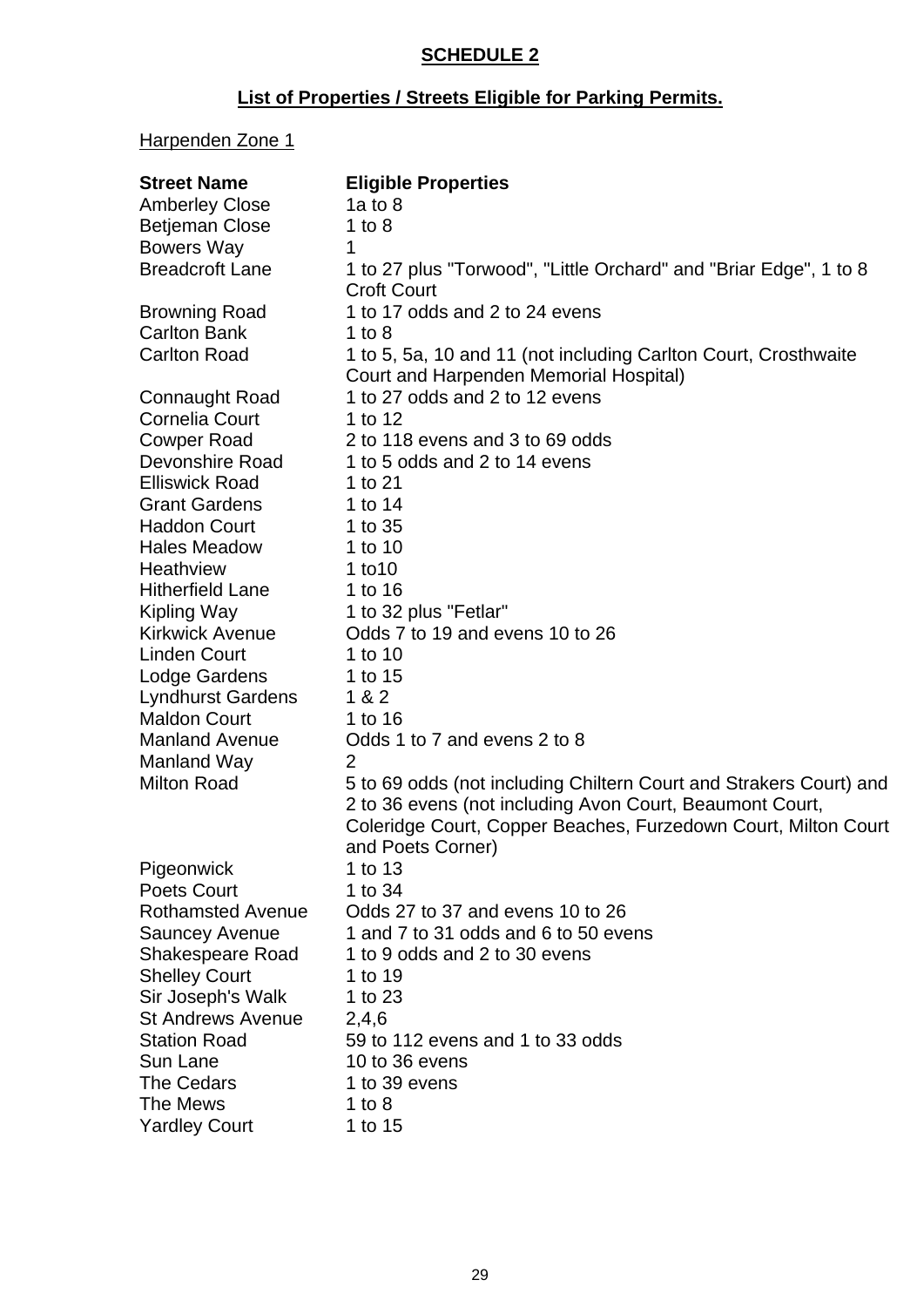## Harpenden Zone 2

| <b>Street Name</b>    | <b>Eligible Properties</b>                                                                                                                                                                                                                      |
|-----------------------|-------------------------------------------------------------------------------------------------------------------------------------------------------------------------------------------------------------------------------------------------|
| Leyton Road           | 30 to 42, 1 to 5 Coopers Mews, 1 to 7 Nightingale Mews                                                                                                                                                                                          |
| <b>St Albans Road</b> | 1 to 4, The Silver Cup                                                                                                                                                                                                                          |
| West Common           | 1,2,3, 13 (Harpenden Cottage, 14, 15, 18 to 31, 33 to 38, 40, 41,<br>44, 22a, 41a, 1 to 4 The Spinney, 42 The Yew Trees, 42a, 42b, 43<br>The Lime House, 43a, 44a, Old Gates, Rivers Lodge,<br>Rothamstead Research (as owners), Little Redcote |
|                       |                                                                                                                                                                                                                                                 |

# St Albans Zone A

| <b>Street Name</b> | <b>Eligible Properties</b>    |
|--------------------|-------------------------------|
| <b>Folly Lane</b>  | 128 to 186 evens              |
|                    | Verulam Road 179 to 181a odds |

# St Albans Zone CM

| <b>Street Name</b> | <b>Eligible Properties</b> |
|--------------------|----------------------------|
| Coach Mews         | 1 to 19                    |

St Albans Zone HA

| <b>Street Name</b>    | <b>Eligible Properties</b>               |
|-----------------------|------------------------------------------|
| Alban Avenue          | 1 to 27,4a,5a,10a,14a,15a                |
| <b>Batchwood View</b> | 1 to 26, 39 to 51 odds, St Augusta Court |
| <b>Eleanor Avenue</b> | 1 to 15                                  |
| <b>High Grove</b>     | 1 to 20                                  |
| Margaret Avenue       | 1 to 18                                  |
| <b>Waverley Road</b>  | 58 to 94                                 |

St Albans Zone HC

| <b>Street Name</b>      | <b>Eligible Properties</b> |
|-------------------------|----------------------------|
| <b>Havercroft Close</b> | 1 to 14                    |

St Albans Zone N

| <b>Street Name</b>   | <b>Eligible Properties</b>                                 |
|----------------------|------------------------------------------------------------|
| <b>Bardwell Road</b> | 1 to 38,40                                                 |
| <b>Belmont Hill</b>  | 7 to 17 odd                                                |
| De Tany Court        | 1 to 80                                                    |
| Grove Road           | 1 to 4, Old Bridle Lodge                                   |
| <b>Holywell Hill</b> | 36 to 108 even, Abbey Court, 39, 61 to 75 odd, 109,111     |
| <b>Pondwicks</b>     | 1 to $9$                                                   |
| Close                |                                                            |
| Sopwell Lane         | 1,1a,2,3,5 to 7,9,14,26,28,33,35,36,39 to 49 odd, 53 to 61 |
|                      | odd, 62 to 90, 92 to 94, 103 to 113 off, 81, 81a, The Olde |
|                      | Hall, The Goat, The Hare and Hounds, The White Lion        |
| <b>Thorpe Road</b>   | 1 to 45 odd, 22, 1-6 Printers Court                        |
| <b>Watsons Walk</b>  | 1,3-20,19a                                                 |

St Albans Zone OC

| <b>Street Name</b>  | <b>Eligible Properties</b> |
|---------------------|----------------------------|
| <b>Orient Close</b> | 2 to 21                    |